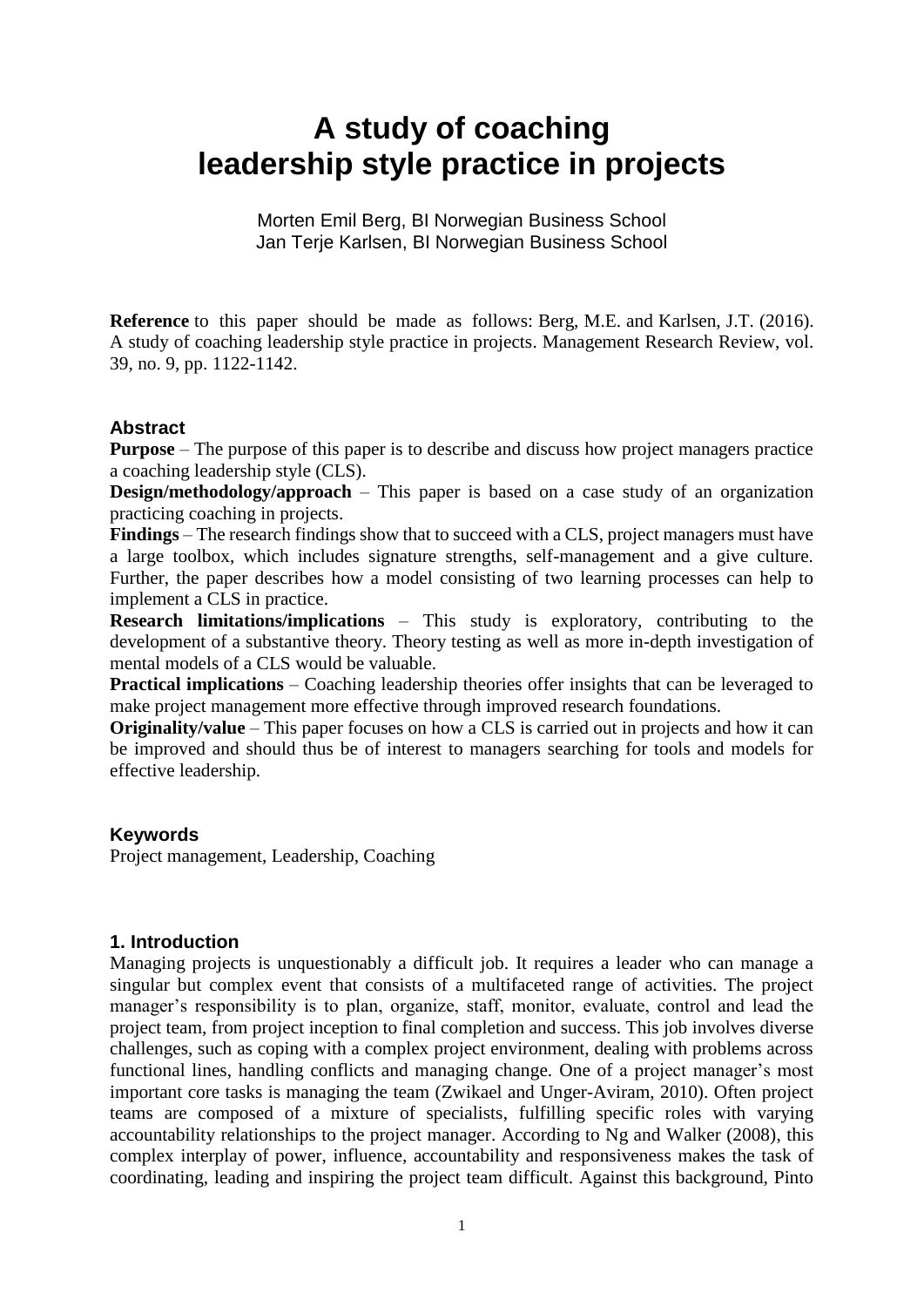and Kharbanda (1996, p. 52) underscore leadership as an 'essential ingredient in project success'. This endeavour requires not only sophisticated management tools and special behavioural consideration but also the development of leadership skills. Fisher (2011) and Dainty et al. (2005) call for further research and new insights into the need for new and improved people skills and associated behaviours for project managers. Jacques et al. (2008, p. 5) elaborate: 'Given the role of project management in success of an organization, it is therefore most surprising that the literature says little in terms of recognizing and analyzing the leadership style of project managers'. However, some recent studies focus on more advanced leadership theories such as transformational leadership (Clarke, 2010; Strang, 2005; Tyssen et al., 2014).

Besides the challenges mentioned above, many project managers and project teams experience time pressure and stress due to tight deadlines given by project clients (Gevers et al., 2001). The result is a strong leadership focus on meeting delivery deadlines, however this may have negative effects on team reflection, learning and development. Mulec and Roth (2005) argue for coaching as a means for increased learning and reflection in projects. This view corresponds with Downey's (2003) definition of coaching as ʻthe art of facilitating the performance, learning and development of another'. Withmore (2010) suggests an alternative definition: ʻCoaching is unlocking people's potential to maximize their own performance'. For the purpose of this article, we endorse the position hold by Downey (2003) since it highlights the reflection and learning dimension. We also adhere to Withmore's (2010) view that learning and personal development has an effect on performance. This is in line with prior research results, for example, Mulec and Roth (2005) found that coaching interventions have a positive effect on project team performance. However, despite the emerging academic interest in coaching (i.e. Hurt and Thomas, 2009) and increasingly firm utilisation of it, there is still a shortage of empirical research evaluating the practice of coaching (Ely et al, 2010; Mulec and Roth, 2005; Kilburg, 2001).

This paper contributes to the theory and practice of coaching by examining how project managers practice a coaching leadership style (CLS). We investigate the many facets of a CLS and how coaching can help the project manager cope with various challenges. Specifically, we address tools and techniques that can be learned and implemented to improve a CLS in practice. We aim to provide project managers, project owners, practitioners and researchers with a finegrained investigation of how a CLS is carried out in projects and how it can be improved.

# **2. Leadership theories**

According to Sosik and Jung (2010), many scholars have been preoccupied by the search for the optimum leadership profile or most effective style. As a result, many leadership theories have emerged, such as the trait theories (Derue et al., 2011; Zaccaro et al., 2004), contingency theory (Fielder, 1978), behavioural theory (Conger and Kanungo, 1987) and relationship theory (Graen and Uhl-Bien, 1995). In this literature review, we focus on three theories: situational leadership theory, full range leadership development theory and coaching leadership theory. We chose this framework because these literature streams conceptualize the leader as a coach and address the development of a CLS. This framework also reflects outcomes related to the knowledge, skills, behaviour and tools for effective leadership.

# *2.1 Situational leadership theory*

Since Ken Blanchard and Paul Hersey launched the theory of situational leadership in the 1960s, it has become one of the most commonly used leadership theories. In short, the theory posits that to be effective, a leader must adapt his or her leadership style to the situation; it is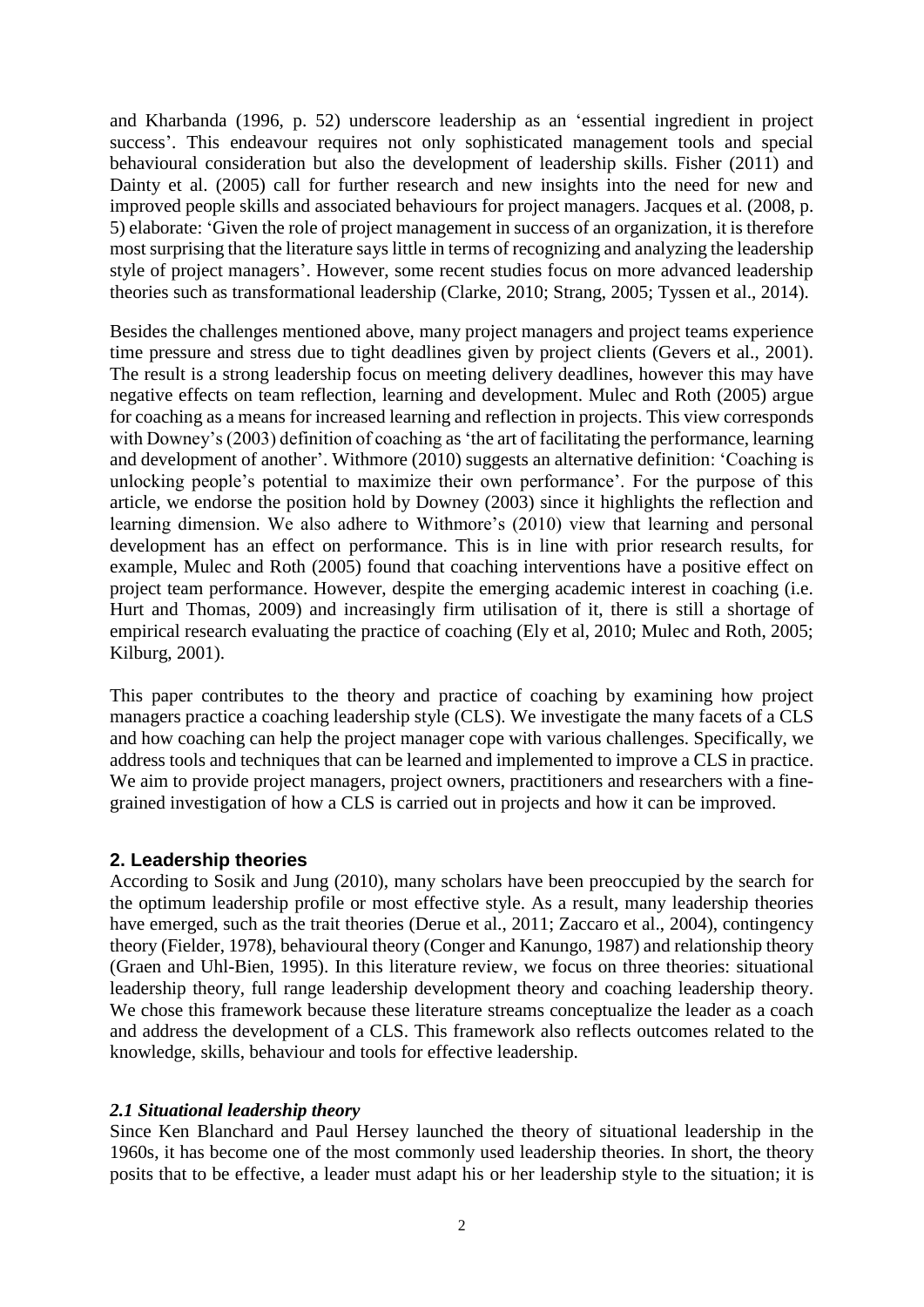not enough for project managers to implement a 'one-size-fits-all' leadership style, because employees are unique and work differently in different situations.

Hersey and Blanchard's (1996) situational leadership I model identifies four basic leadership styles: directing, selling, participating and delegating. The situational leadership I model subsequently evolved to the situational leadership II model, in which the leadership styles are coaching, delegating, supporting and directing (Blanchard, 2007). Coaching is particularly effective when the employee lacks the necessary skills and knowledge and when commitment and motivation are low. It is based on two-way communication (Blanchard, 2007): The manager praises and supports employees so that they can develop self-confidence, initiative and commitment to do the job, while also challenging employees to ask questions, make suggestions and learn from the process.

Goleman (2004) posits that to achieve the best results, leaders should use elements from six leadership styles based on various components of emotional intelligence, depending on the situation. One of these leadership styles is coaching, in which the key purpose is to develop the individual employee's resource base.

Situational leadership has advantages in terms of its ease of use, simplicity and intuitive appeal. It recognizes leaders' need for flexibility and the importance of followers as determinants of leader behaviour. However, Sosik and Jung (2010) indicate that many leadership experts have criticized situational leadership theory, citing, for example, its lack of support from rigorous scientific research. Other negative aspects of this theory are that outside factors are ignored, and it fails to account for demographic differences in leaders and followers that may influence its effectiveness across situations.

#### *2.2 Full range leadership development theory*

Numerous researchers have tested and investigated Burns's (1978) full range leadership theory. Avolio and Bass (2004) propose a full range leadership theory that consists of three basic constructs—laissez-faire, transactional and transformational—representing distinct leadership styles. They note that the transformational leadership style includes four behaviours: (1) *idealized influence*, in which the leader serves as role model; (2) *inspirational motivation*, in which the leader encourages, inspires and motivates; (3) *intellectual stimulation*, in which the leader stimulates followers' creativity; and (4) *individual consideration*, in which the leader shows concern for the subordinates.

Individual consideration means that the manager views employees as individuals with different needs, abilities and aspirations. The manager emphasizes listening to each one, appreciating their uniqueness and helping them develop their strengths and talents. Individualized consideration means that the leader shows empathy, values individual needs and encourages continuous improvements (Sosik and Jung, 2010). This kind of behaviour has its parallel in coaching.

#### *2.3 Coaching leadership theory*

Although much has been written about coaching, relatively little of it addresses what a CLS entails (Cox et al., 2010). In addition, research is lacking about the outcomes of a CLS (Cox et al., 2010). Nonetheless, CLS is included as an important part of several established leadership theories (Bass and Avolio, 1994; Blanchard, 2007). For example, Meyers (2012) argues that CLS helps employees develop personally and with a long-term perspective. The leader supports and challenges colleagues, with the intent of helping them achieve individual development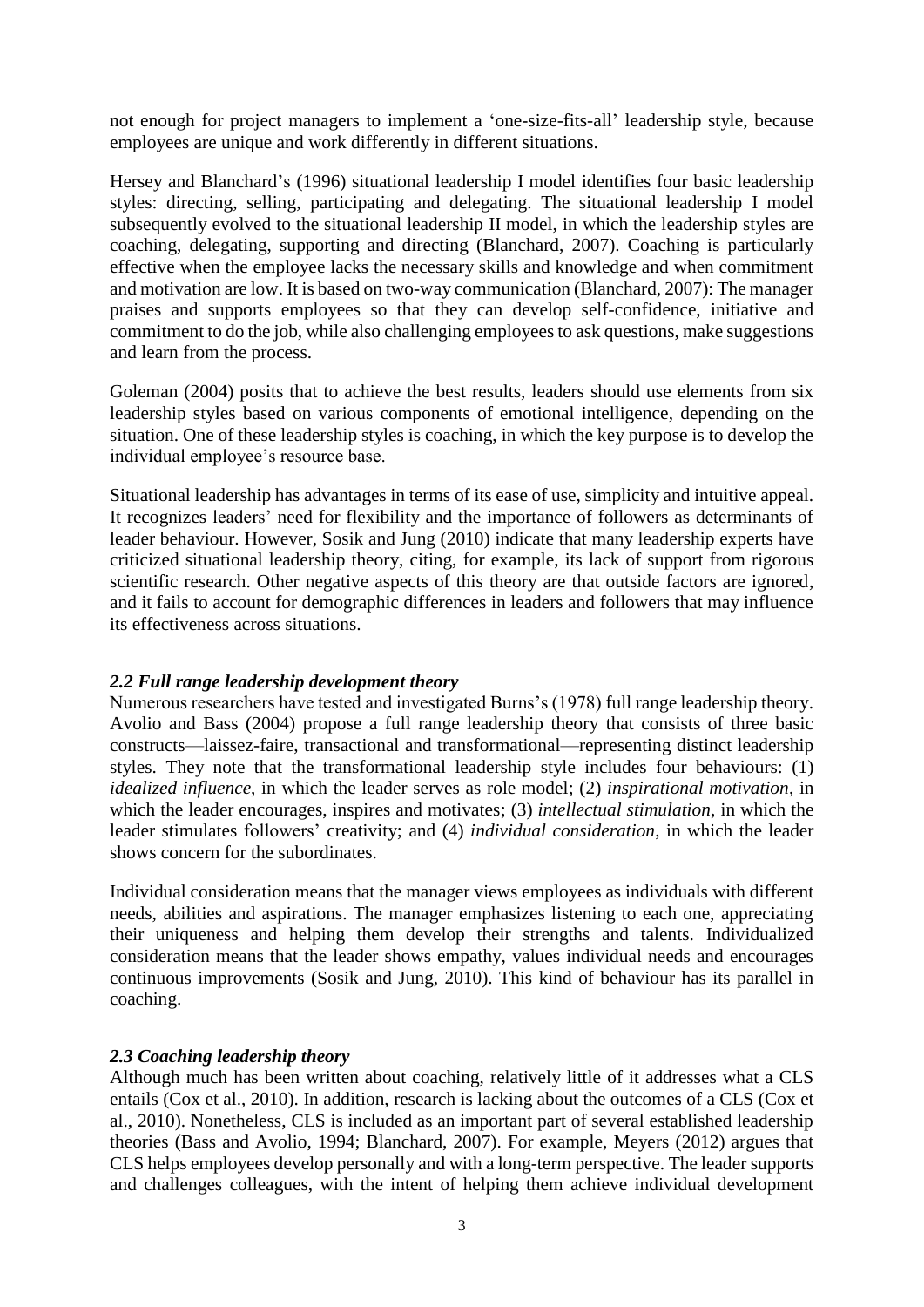goals. Consequently, a CLS is most effective when managers want to help their employees build lasting personal strengths. In contrast, Benincasa (2012) argues that a CLS has almost no effect when employees are not open to feedback or are not willing to learn.

According to Hall et al. (1999), leaders who receive coaching are more likely to be goal and relationship oriented and provide more guidance than managers who do not receive coaching. Moreover, they have more interest in learning, improved self-awareness and a higher degree of personal development. These traits can result in more effective management (Kampa and White, 2002).

Ellinger et al. (2003) also find a correlation between managers' coaching behaviours and job satisfaction and job performance. They discover improved knowledge sharing among employees when managers make use of coaching (Ellinger et al., 2003). This observation is reinforced by Park et al. (2008), who find a correlation of CLS with organizational learning, employee personal learning and turnover intention. Henson (2013) further demonstrates that a CLS builds confidence, promotes individual competence and contributes to developing a strong commitment to common goals. Furthermore, leaders develop and improve their own leadership effectiveness. For example, managers use self-coaching to find solutions to their own problems. The result is more confidence and more self-control among managers who practice CLS. Another effect is that these leaders seem to cope better with stress (Henson, 2013).

Although managers may have a clear intention to use coaching, it is easy to fail. A key reason is that managers spend too little time with their employees (Cox et al. 2010). Another common cause is a lack of communication and information about the goal and purpose—for example, about the expected effects of coaching. Moreover, managers often lack the time and skills needed to make full use of a CLS (Goleman, 1998). To succeed with a CLS, the managers must have a "coaching mind-set" and have faith that they can fulfil the coaching leader role. They must also have specific skills and abilities to carry it out (Ellinger and Bostrom, 2002; Hunt and Weintraub, 2002).

According to Ellinger and Bostrom (2002), leaders who succeed with a CLS have empathy for and trust in others, less need for control and directing, a desire to help others develop, openness to feedback and personalized learning and a belief that most people want to learn. They also have confidence that this outcomes can be achieved through incremental learning, not through a "sink or swim" strategy. These thoughts and attitudes form the basis of a coaching mind-set (Hunt and Weintraub, 2002). There is a clear distinction between a CLS and management: CLS involves helping employees grow and develop; management is about telling people what to do (Ellinger and Bostrom, 2002). Management therefore implies deciding, telling, coordinating and control, whereas CLS involves listening, helping, supporting, developing, removing obstacles and empowerment. Because situations differ and require varied leadership styles, Hunt and Weintraub (2002) argue that managers should switch between CLS and management.

Cox et al. (2010) find that leaders who succeed believe they have the skills and experience necessary to coach their employees. They perceive self-efficacy and the right skills to establish trust and build good relations with their employees. Most important, these leaders really care about their employees and truly want to help them succeed. They emphasize learning as a key element of coaching. Learning is most effective when it is integrated as part of the work; employees receive feedback and are encouraged to learn by themselves (Hicks, 2014). However, Cox et al. (2010) caution that employees must have the necessary capability to learn, be willing to learn, receive relevant information and understand why they need to learn.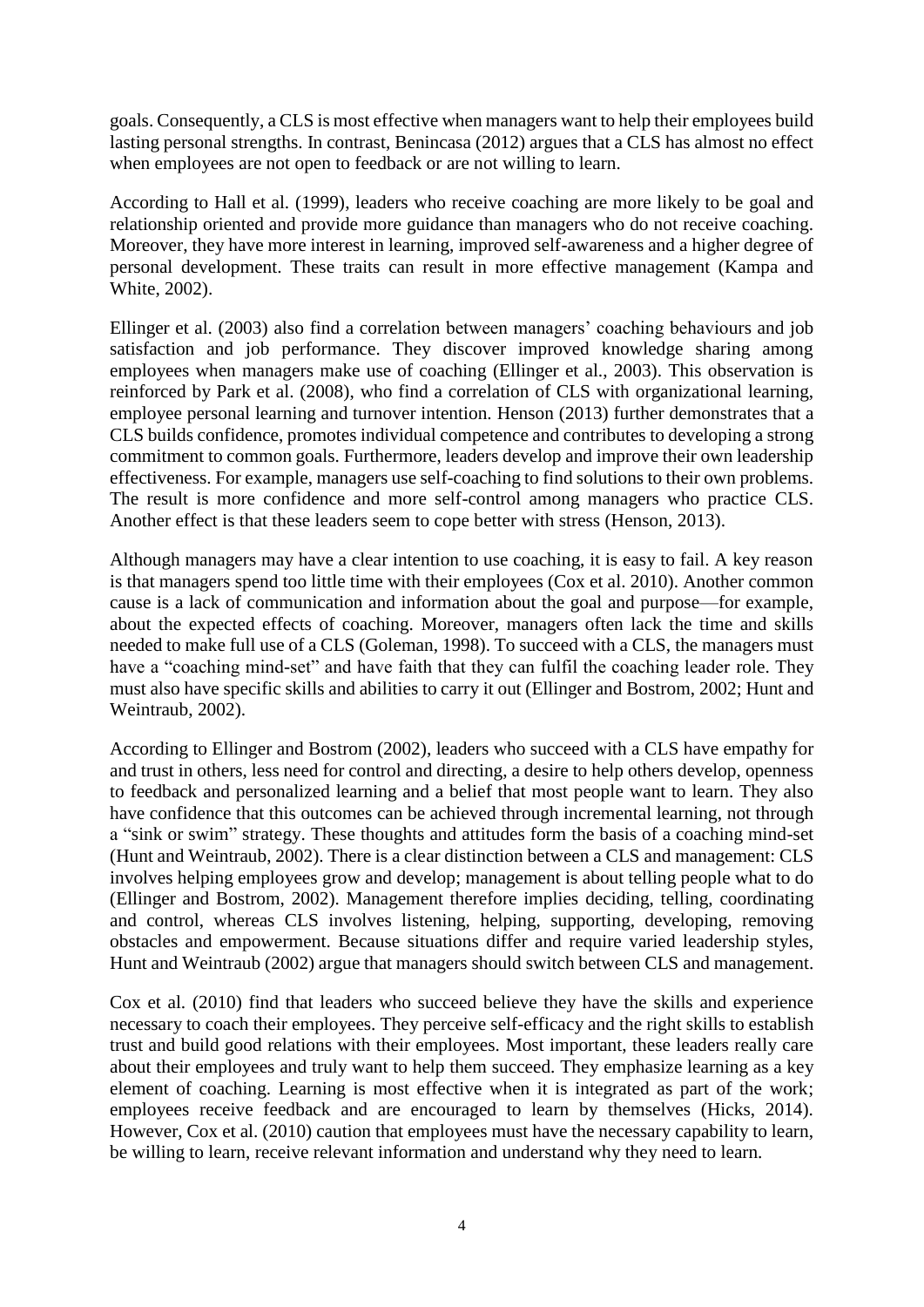# **3. Research methodology**

In this study, we seek to understand project managers' experiences of and opinions about CLS. We used qualitative methodologies and a case study approach. Qualitative research is often used to identify alternative or new views on a particular topic or set of research questions; thus, it often includes methodologies designed to obtain opinions and interpretations rather than objective, measurable data (Patton, 2002). Case studies using qualitative data are especially appropriate for exploratory research when the goal is an in-depth understanding of a phenomenon in its context (Yin, 2009). The two basic types of sampling are probability and nonprobability. Since generalization in a statistical sense is not a goal of qualitative research, the most appropriate sampling strategy is nonprobabilistic – also called purposeful sampling (Merriam, 2009; Flyvbjerg, 2006; Patton, 2002). This sampling process is based on the assumption that the investigator wants to discover, understand and gain insight and therefore must select the case from which the most can be learned. In the current research, we study a financial service group (FSG) in Scandinavia. We chose this organization because of its expected capacity to provide data and relevant information. The main selection criteria were that this organization is project oriented (work is organized in projects) and that their project managers practice coaching and a coaching leadership style.

We used in-depth interviews, following a semistructured approach, which is preferred when an interview's purpose is to obtain data representing the informant's point of view. Seidman (1991) argues that collecting personal experiences, opinions and meanings from those intimately involved is the best way of getting near the truth. The research team created an interview guide used to organize the interview sessions. Examples of interview questions were 'How do you practice coaching in your role as project manager?' 'What characterizes a CLS?' 'What are the challenges and dilemmas using coaching?' and 'What are the experiences and results of coaching?' Most were open-ended—in other words, structured to require rich, context-heavy responses. As a result, the team often asked follow-up questions and clarified responses.

We obtained empirical data from 12 project managers, selected on the basis of an evaluation performed by the senior project leader and the researchers. The evaluation focused on the participants' experience with and use of a CLS. We conducted interviews at the respondents' workplace, and they lasted approximately two hours. The same researchers conducted all the interviews to ensure consistency. The interviews were conducted face-to-face; when necessary, we scheduled follow-up telephone interviews to discuss unclear data.

For this research, we used a qualitative form of content analysis to analyse how project managers practice a coaching leadership style (Patton, 2002). Qualitative content analysis can be used for description of the manifest content (i.e. surface and visible content in an interview text), as well as interpretations of the latent content (i.e. underlying meaning in an interview text) with varying depth and abstraction as a result. The combination of both manifest and latent content analysis leads to more insightful findings (Boström et al., 2010). The analysis was carried out in several steps. First, the transcribed interviews were read and checked regarding accuracy by the main researcher. Then we read all the interviews for an overall assessment. In the subsequent data reduction, the interviews were processed separately by both researchers who performed manifest as well as latent content analysis. We sought for words, statements, differences, nuances, patterns and similarities in the responses. For example we quote answers herein that we perceived as particularly clarifying; these quotes represent the participants' views, support and highlight the findings and enrich our discussion.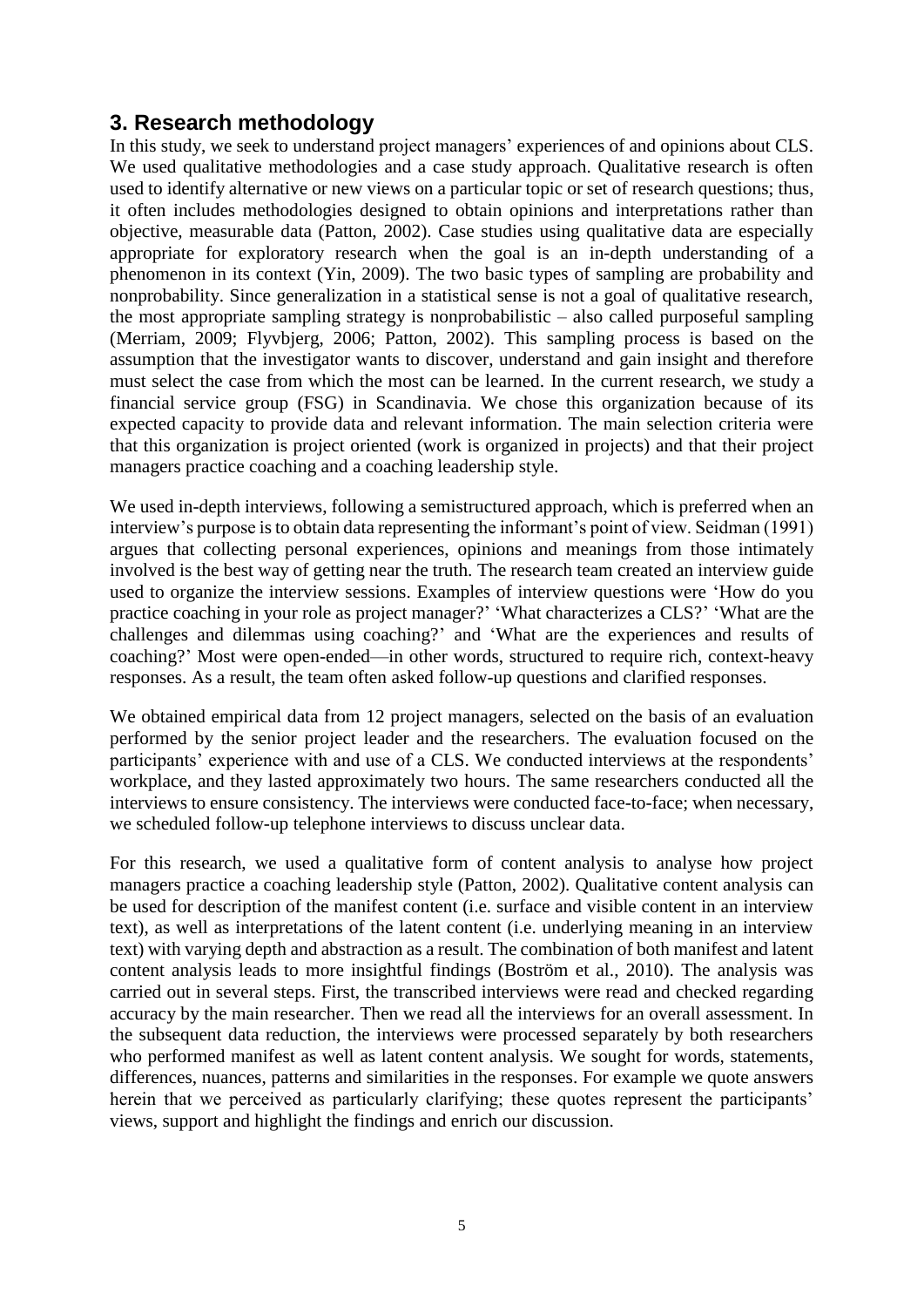# **4. Empirical results and analysis**

The organization we studied was a financial service group (FSG) in Scandinavia. Within this organization, we studied how they practiced CLS within the Information Systems Development department. This project oriented department consisted of approximately 120 project managers. Most of the systems development projects were either digitalization projects or compliance projects. They work agile using scrum as the preferred project management framework. The project managers' responsibility included activities such as planning, organizing, coordinating, and reporting to the steering group. In each steering group, four to five departments were represented by their functional manager. The functional managers responsibility were to secure the project with enough resources, make technical clarifications and get the organization ready to implement the new system.

#### *4.1 Challenges*

Interviews with project managers in the studied FSG revealed that the biggest challenge they experience as leaders was achieving results through team members. As one interviewee stated, *The biggest challenge we face always has something to do with people.*

This challenge can be separated into three major categories: project managers must deal with people who may be very different, traditions and cultures develop over a long period of time and time pressures exist.

#### *Challenge 1: Employees are very different*

Our interviewees noted that their employees have very different behaviours, attitudes and thinking. One way to conceptualize these differences is to apply a locus of control perspective (Rotter 1990), which involves two control locations. People with an external locus of control believe the environment controls their behaviour—for example, that they have a difficult boss or demanding clients or are working under severe time pressure. These people find it difficult to make changes in their situation and remain passive. With an internal locus of control (Rotter, 1990), people believe they control their own behaviour. These people believe they have the opportunity to make choices and changes, even if the situation is difficult and demanding.

Another conceptualization distinguishes two forms of thinking: a learning-oriented mind-set is present when a person is keen to learn and develop, and a fixed mind-set exists when the person is not concerned with his or her own learning and development but rather is primarily focused on achievement (Dweck, 2006). A person with a fixed mind-set is primarily concerned with how others perceive him, whereas a person with a learning-oriented mind-set is focused on how she can improve.

A third conceptualization highlights several distorted ways of thinking, also called thinking traps (Burns, 1980). For example, extreme or all-or-nothing thinking implies that unless everything is absolutely perfect, the person experiences it as a failure. Overgeneralization means that actions that fail are interpreted as a rule that the person will always fail. The personalizing thinking trap is when the person erroneously blames him- or herself for negative events or results. Enlargement and reduction involve overstating the importance of negative factors and underestimating the importance of positive factors in a given situation.

#### *Challenge 2: Development of a common culture*

The FSG's organizational structure spans Denmark, Finland, Norway and Sweden. The cultures of these countries differ; for example, in Norway, the organization is less hierarchical than in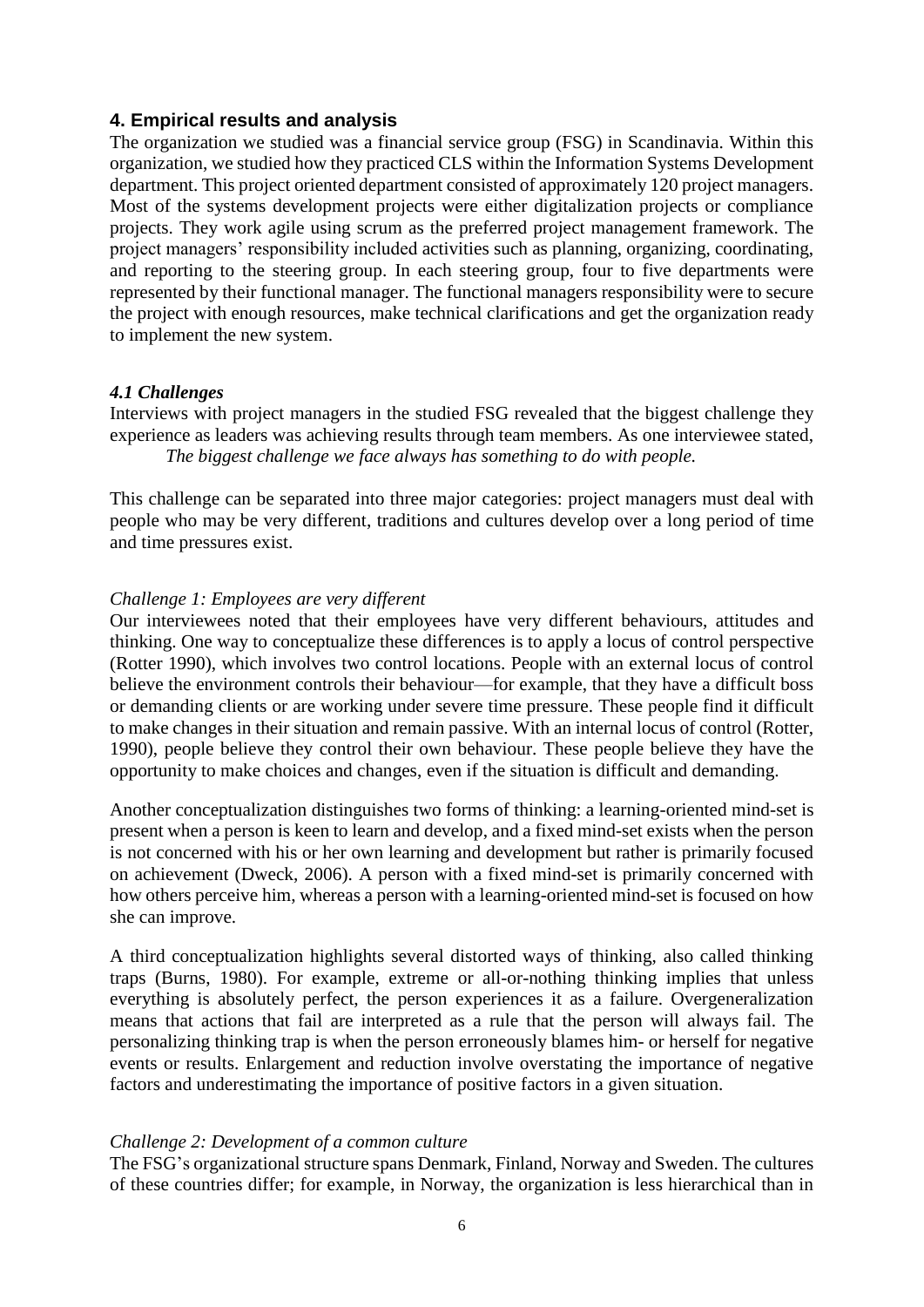the other countries. The relations between departments such as finance, marketing and information technology are also different. Interviewees remarked that how people interpret a project—how to proceed, work, lead and support one another—varies. For each project, rules are created internally, but these rules differ in, for example, Sweden compared with Denmark and Norway. Our interviewees also revealed a culture characterized by employees who both give and take. However, interviewees consistently underscored that top management wants to develop a common culture in which employees are skilled at cooperating and helping one another but also perform and achieve results.

The implications of the 'give' culture as found in FSG are several. Team members spend a great deal of time coaching, mentoring and teaching one another. In such a culture, members share knowledge and offer advice without expecting anything in return. Expertise is transferred from those who can to those who cannot. Employees view their jobs as a vocation and value intrinsic rewards. They appreciate freedom and self-management, learning, self-efficacy and working for something greater than themselves.

In contrast, the 'take' culture that we observed among some employees in FSG creates rivalry, competition and a tougher working environment. Here the employees try to get as much as possible from others without giving anything in return. Colleagues help one another sometimes, but only when the personal benefits outweigh the burdens. The employees take credit for others' success and prefer to talk about I and me instead of we and us. They are mostly concerned about their own career, power and material needs.

#### *Challenge 3: Time pressure in projects*

Another common major challenge to the FSG's projects is time pressure, especially as the deadline approaches. Interviewees pointed to poor planning, lack of resources, overoptimistic estimation and changes in requirements and scope as reasons. They noted that for some project managers, such time pressure may affect their leadership: the tougher the time pressure, the more likely they are to implement a more directing leadership style.

# *4.2 How coaching is practiced*

When practicing coaching, the FSG's activities are oriented toward a focal point: results orientation with customer satisfaction. The firm set two goals for 2015: compliance and simplification. Analysis of collected data indicates that the firm is basically using the GROW model as a coaching method (Skiffington and Zeus, 2003; Whitmore, 2010) but is more concerned with the outcome of coaching than the model itself. The GROW model is a change process, a method for goal setting and problem solving which consists of four phases – Goal, Reality, Option and Way forward. The goal is where the client wants to be. The reality is where the client is now. The option is what is possible and the way forward is the action steps which will take the client to their goal. Interviewees mentioned that they are taught to ask questions (e.g., 'What is your goal?' 'Where do you stand today?' 'What options do you have?' 'What prevents you?' 'How can you overcome obstacles?' 'What do you choose to do?') However, they did not believe that coaching is the answer to everything; they noted that it is important to have a large toolbox, so the project manager has an extensive action repertoire.

#### *Different forms of coaching*

The firm's project managers practice different forms of coaching. First, they use coaching as a tool when working together with employees to achieve results. The purpose is to solve daily problems. Second, they use coaching to develop confidence and solid self-efficacy. A third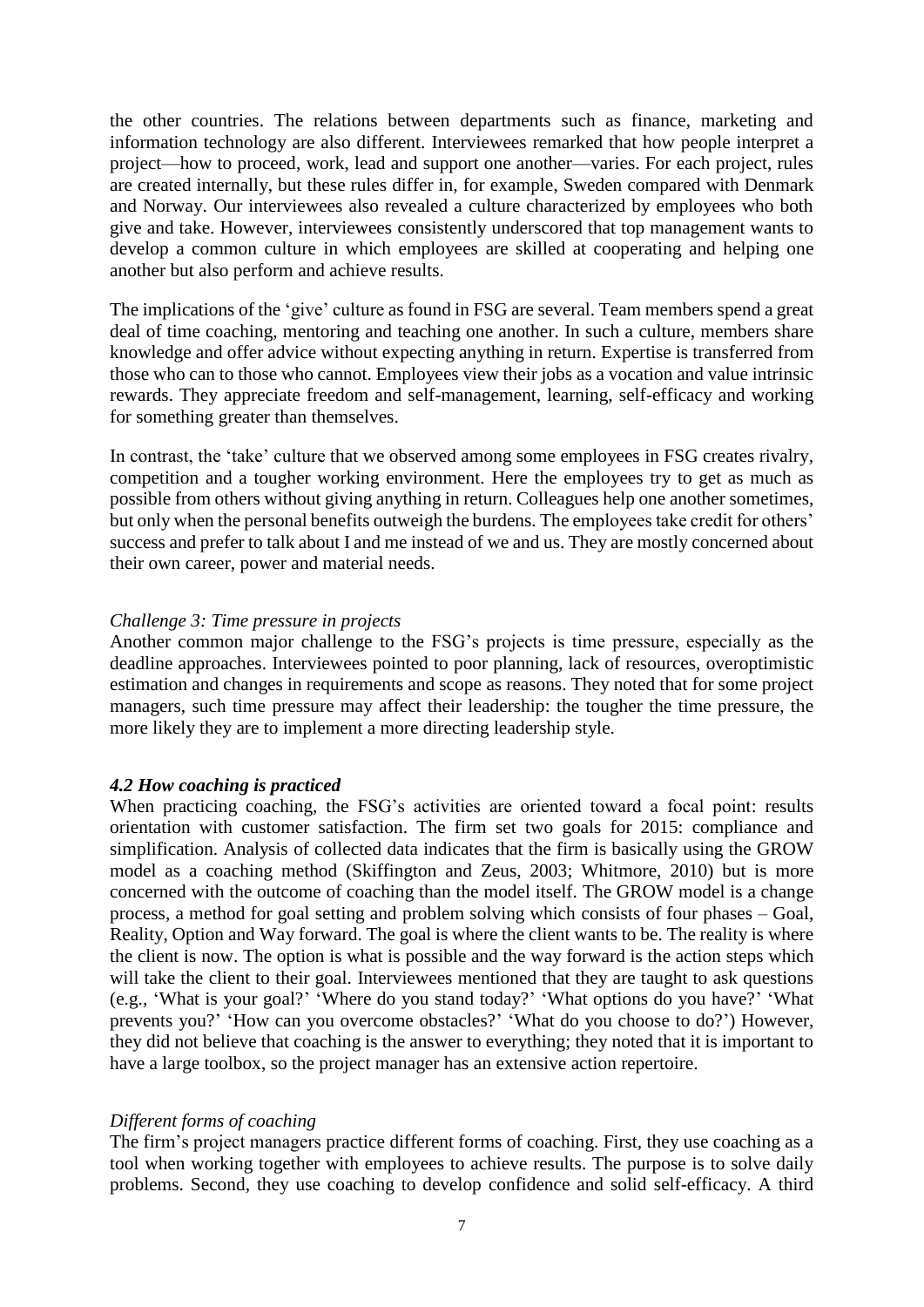form of coaching focuses on the development of good relationships and constructive collaboration, which supports the growth of a give culture. For example, one of the project managers we interviewed stated:

*I use coaching to build a climate where it is permissible to make mistakes. One does not need to be 'picture perfect' immediately.*

The interviews also revealed a fourth form of coaching: a reciprocal coaching arrangement, in which managers help, support and challenge one another (Berg and Karlsen, 2007). The project managers noted that coaching works best when it occurs as a natural part of the job. Some of the interviewees explained that that when they implemented a formal coaching process, it felt somewhat artificial and compulsory. 'Learning becomes more difficult', one claimed. Another believed that coaching should take place 'on the floor' when talking about specific activities and challenges. In some situations, they noted it could be useful to take an hour and have a more informal coaching session.

#### *Self-efficacy*

Self-efficacy, as conceptualized by Bandura (1997), is 'an individual's confidence about his abilities two mobilize the motivation, cognitive resources and courses of action needed two successfully execute a specific task within at a given context' (Stajkovic and Luthans, 1998, p. 1). Our analysis of data indicates that the FGS project managers feel strong self-efficacy in terms of coaching. This is an interesting finding, considering that people with high self-efficacy succeed better with their tasks than those with low self-efficacy (Malone, 2001).

Coaching can affect self-efficacy (Moen and Skaalvik, 2009). Interviewees noted that women use coaching more often than men, surmising that women are often more willing to listen to and spend time with their employees, whereas men are more problem-focused and often make quick decisions. As one interviewee stated, 'Our experience in FGS is that women want to help each other. Men are different; they prefer to consider each other, not primarily help each other'.

# *4.3 Results from coaching*

Collected data showed that the FGS had not undertaken any systematic evaluation of coaching training that the project managers received. However, several project managers were positively surprised with the results of coaching, which has led to a positive attitude toward this leadership style.

Comments imply that coaching has primarily contributed to personal development. The project managers believed they had become better leaders, citing increased employee involvement, better active listening and higher employee confidence levels as examples of improved practice. These findings support those of Finn et al. (2007), who note coaching's positive effect on managers' own confidence and the self-efficacy of both transactional and transformational leadership, and Moen and Skaalvik (2009), who find that coaching causes a significant change in self-efficacy, goals, intrapersonal causal attribution and need satisfaction.

Data also reveal that coaching has improved individual project managers' self-awareness and self-understanding. It has also led to a better understanding of how team members think, feel and act. For example,

*Coaching helped me to realize that a manager does not need to be the best at everything.* 

*Employees may have several unique competencies that can be used in the organization.*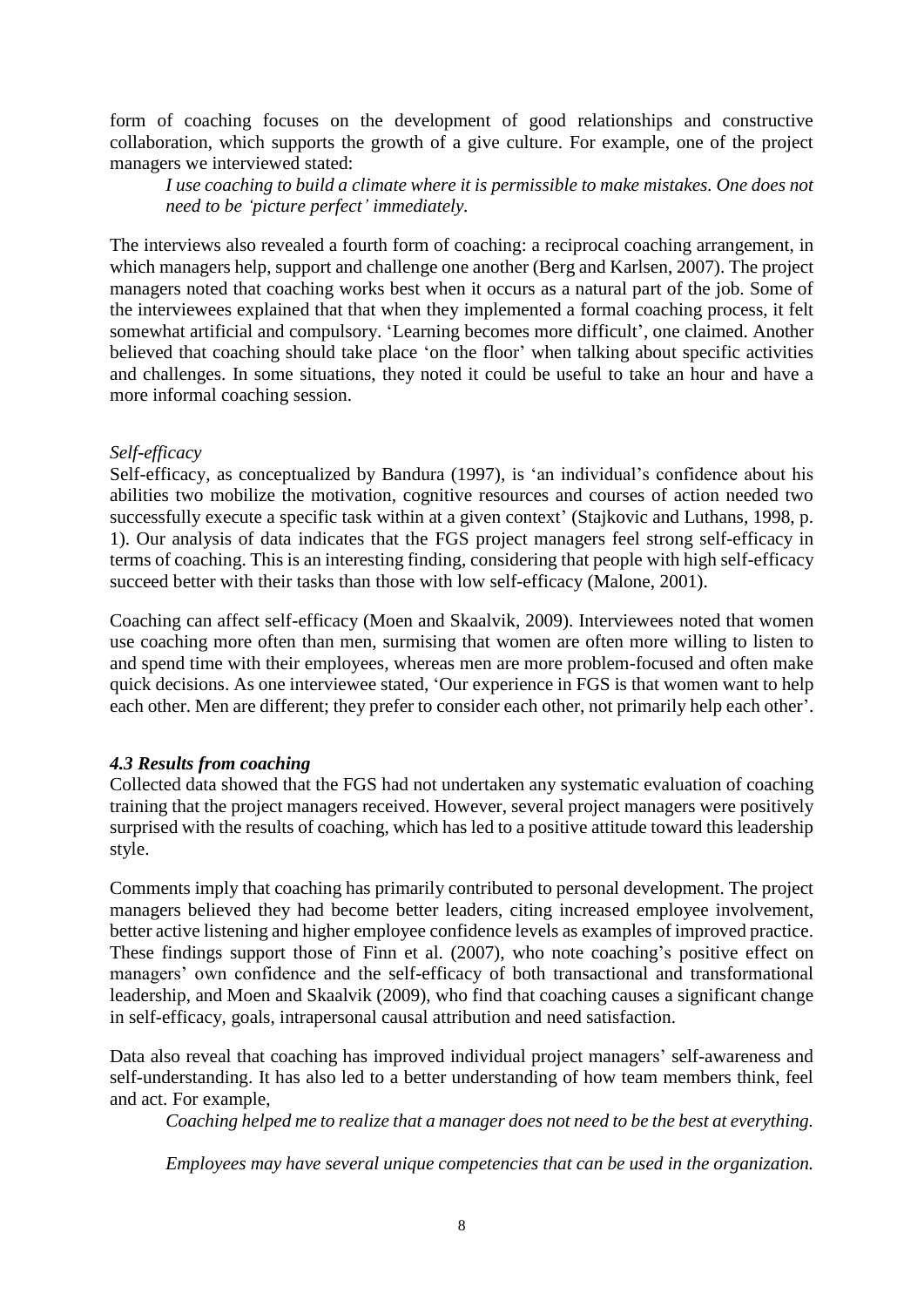*Through coaching I have become more aware of a number of things, such as the importance of listening to others and not just make my own decisions.*

*Not everything has to go through the project manager. Employees can find the answers themselves by helping each other. They can use a form of colleague coaching.*

According to Goleman (1998, 2004), such emotional intelligence represents a key tool in coaching, focusing on self-awareness, empathy, self-management and relationship management. Coaching involves explicit trust in employees. When this is the case, it is possible to experience the evolution of a mutual influence process. However, the assumption is that employees feel that they have the necessary responsibility, autonomy and competence. Deci and Ryan (2008, p. 183) note this aspect is 'essential for optimal functioning in a broad range of highly varied cultures'.

Data show that the project managers also had become more proficient in their own selfmanagement. For example,

*Coaching helped me to control my own temperament as a leader.*

*Coaching helped me to become more aware of my own situation, to take control of my own life, but also to teach my employees to lead themselves.*

Manz and Sims (2001) note that this effect of coaching is common. Both managers and employees need more structure in how they use their time, including how they think, feel and act. Another project manager expressed it this way:

*Coaching helped me to become tougher. Now I am more conscious of which invitations*  to accept. It is easier to be tough, if I know that I am so kind that others can exploit me. *Then you can also lose respect.*

It is easy to succumb to temptations and postpone tasks. For example, an interviewee claimed that coaching has helped to 'get myself and others on the right track'. They all have become more skilled at 'arresting time thieves'.

From a relational perspective, leadership is understood as 'embedded in the everyday relationally responsive dialogical practices of leaders' (Cunliffe and Ericksen, 2011, p. 1426). Dialogue and interaction contributes to creating organizational practices. In line with these findings, two interviewees noted,

*Building relationships is important, and I use dialogue and meetings on this so the client doesn't perceive me as a strict project manager.*

A CLS is a form of relationship management, which can work especially well when the project manager faces challenges and problems. For example, in meetings, practicing a CLS helps the project manager become aware of the importance of involving and engaging employees.

#### **5. Discussion and contribution**

#### *5.1 Coaching leadership toolbox*

The project managers identified four tools at which they were skilled within the framework of a CLS, which sometimes overlap: colleague coaching (Berg and Karlsen, 2012), leadership agility (Joiner and Josephs, 2007), empowerment (Spreitzer, 1995) and feedback. However, the interviews revealed that project managers' expertise in the implementation of these tools varied significantly. This finding substantiates the notion that project managers, as well as other team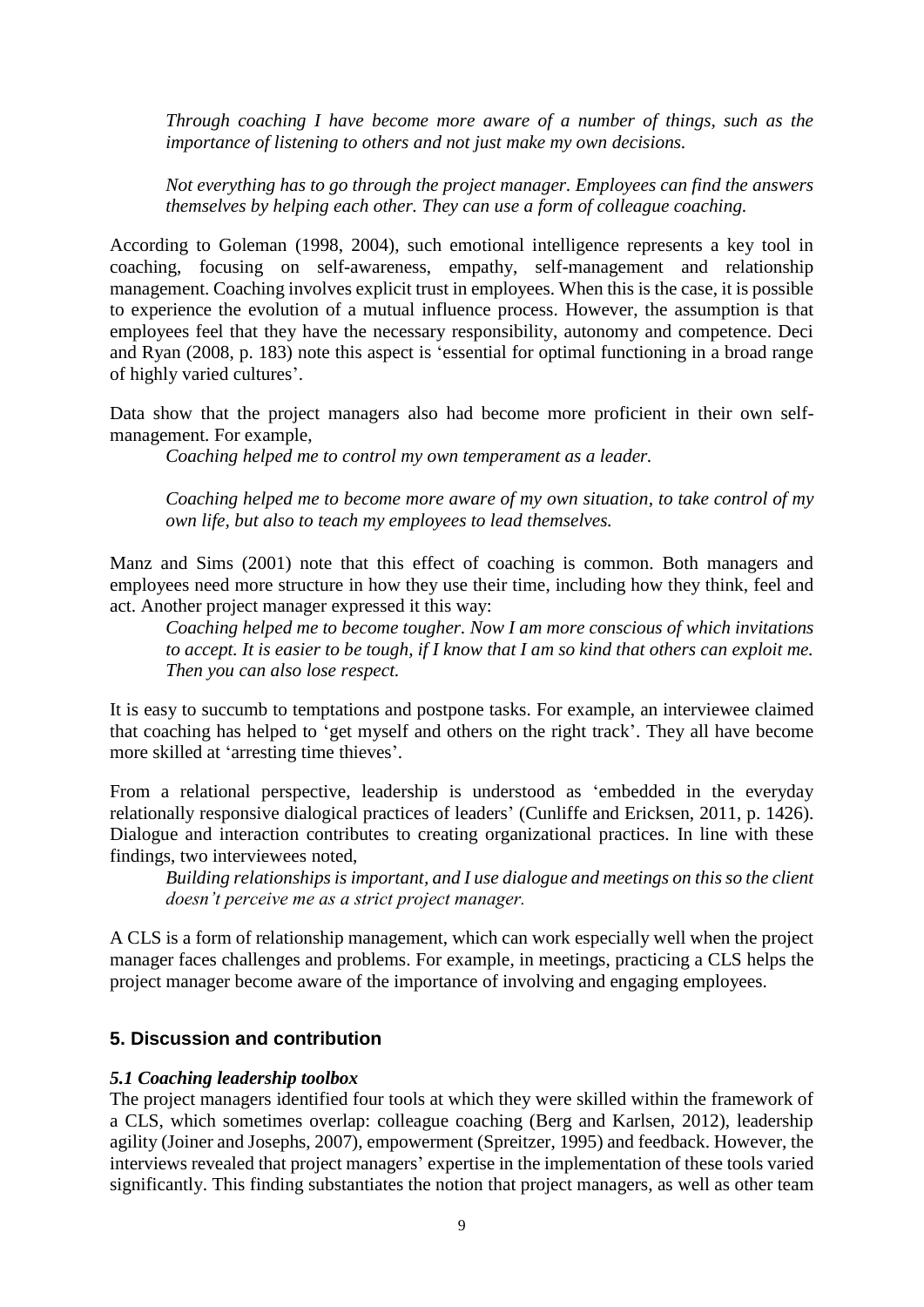members, are different and must be treated as individuals (Sosik and Jung, 2010). Consequently, any tools implemented must take into account these differences, which requires a flexible leadership style and a large toolbox.

Other tools include partnerships in learning (Ellinger and Bostrom, 1999), resilience (Berg and Karlsen, 2014), self-efficacy (Bandura, 1997), locus of control (Rotter, 1990), emotional intelligence (Goleman, 2004), signature strengths (Peterson and Seligman, 2004), a give culture (Grant, 2013), self-coaching (Lucinani, 2004), psychological capital (Berg and Karlsen, 2014), positive feelings (Johnson and Fredrickson, 2005), the ABCDE model (Burns, 1980) and mindfulness (Kabat-Zinn, 2005). In the following subsections, we discuss some of the most relevant and important tools. Then we create a model for CLS based on those tools.

# *5.2 The individual complexity*

One of the biggest challenges project managers face is leading employees who are very different. They cannot use the same leadership style with different employees. The situational leadership model II accommodates this flexibility (Blanchard, 2007) with its four leadership styles—directing, coaching, supporting and delegating. The optimal leadership style is based on the employee's degree of competence and commitment. However, researchers question whether the individual is perhaps more complex and multifaceted than the division into competence and commitment entails (e.g., Burns, 1980; Csikszentmihalyi, 2003; Dweck, 2006; Kahneman, 2012; Rotter 1990).

We observed many of these individual differences in our study. However, few leadership theories focus on this type of challenge to the extent that the CLS does. Use of emotional intelligence (Goleman 1998; and Bar-On, 2000) can help managers understand individuals and develop a CLS.

#### *5.3 Emotional intelligence*

The project managers noted that when they practiced a CLS, it resulted in both personal development and better functioning in their leadership role. The personal development aspect implies that when one is better acquainted with oneself, he or she becomes more proficient in self-management. In addition, project managers developed greater empathy and better relationships with their employees, and mutual confidence increased. These results suggest that it is appropriate for managers to use emotional intelligence as part of their toolbox.



**Figure 1: Emotional intelligence** (adapted from Bar-On, 2000; Goleman, 1998)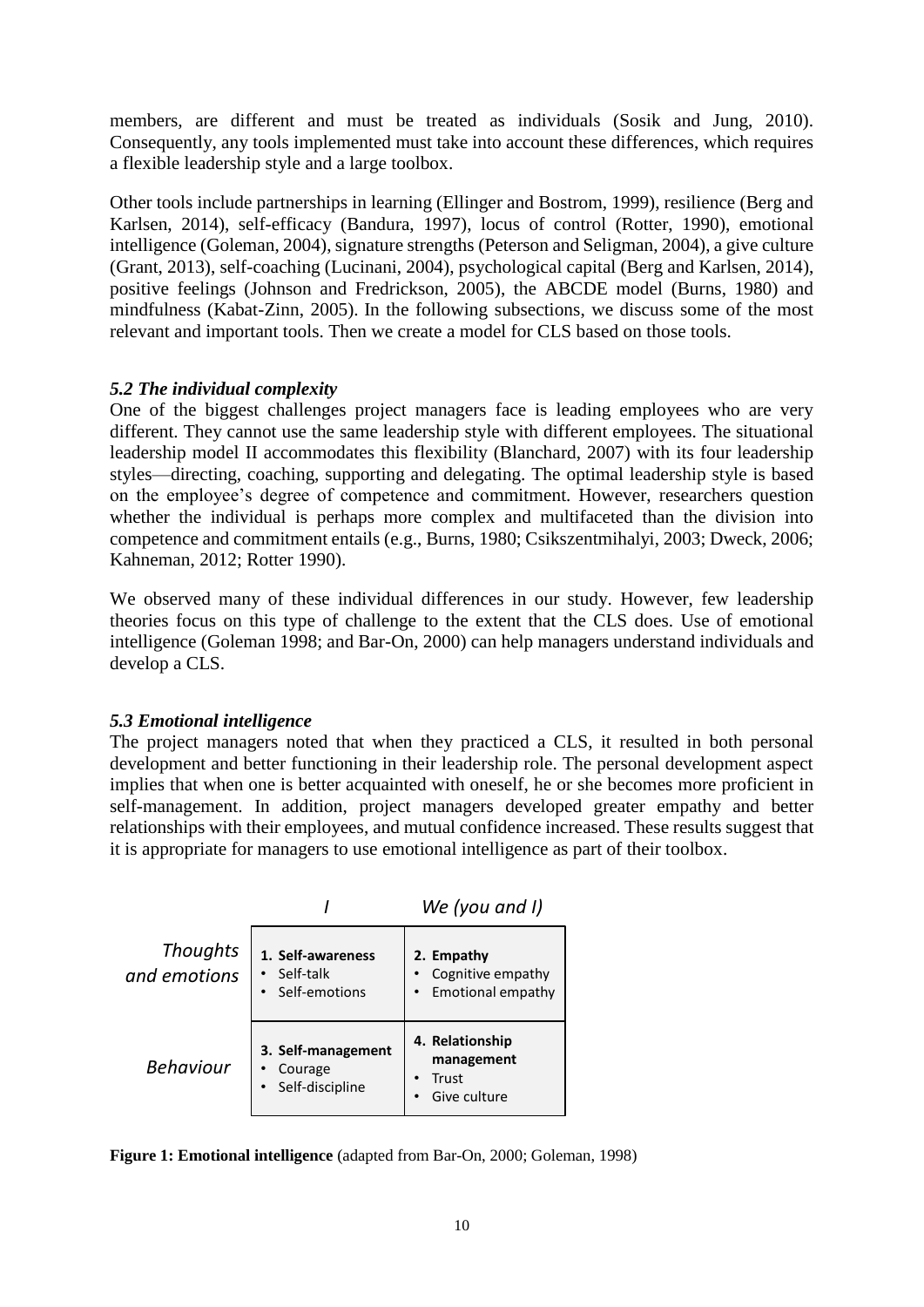The emotional intelligence framework for understanding oneself and others in Figure 1 contains four skills in two dimensions (Bar-On, 2000; Goleman, 1998). One dimension includes 'I' and 'we'. The other dimension differentiates between thoughts/feelings and behaviour. The four key skills in emotional intelligence, understood as a  $2\times 2$  matrix, are self-awareness, empathy, self-management and relationship management, each of which can be further nuanced (e.g., self-management is about self-discipline and courage).

# *5.4 Partnership in learning*

No doubt, it is useful to have knowledge such as emotional intelligence. However, managers might experience a knowing–doing gap (Pfeffer and Sutton, 2000): Even if the manager has a solution, it may be difficult to implement it. Coaching is a partnership in learning in which the coach and coachee help each other find solutions and implement them (Ellinger and Bostrom, 1999), which also applies to a CLS. Through dialogue and active listening, challenging questions, inspiration and good timing, the solutions are found. However, the manager's goal is to enable employees to find the answers themselves, thereby providing self-efficacy and motivation (Baron and Morin, 2009).

The CLS differs from the most dominant theories about leadership, (e.g., Blanchard's [2007] situational leadership model I) in its idea of a partnership in learning. Manager and employee are encouraged to develop good relationships characterized by trust and challenge each other to find solutions. This process may involve reinterpreting situations, reformulating goals, trying out tools and constantly learning from the process. To some extent, the full range leadership model (Bass and Avolio, 1994; Sosik and Jung, 2010) covers such learning processes. However, the model does not emphasize the employee's strengths, creativity and values, compared with CLS.

Several studies show that learning from experience separates successful leaders from managers who do not succeed (Charan et al., 2001). According to Steward et al. (2011), this requires that the individual have personal qualities such as self-efficacy and self-awareness. To succeed with a partnership in learning and a CLS, the interviewed project managers and employees must have self-awareness and know their strengths. The most important tool for developing skilled employees is to identify and develop human character, or so-called signature strengths (Seligman, 2002).

#### *5.5 Signature strengths*

Although project managers may have a clear intention to use a CLS, they may be tempted to become a mentor or use a more directive leadership style if they feel time pressures and the need to get the job done. In addition, project managers may not have the self-discipline and patience required to coach effectively.

A way to make more use of a CLS is to become familiar with one's own signature strengths (Peterson and Seligman, 2004), that is, features that constitute basic qualities in the individual (e.g., discipline, courage, creativity, emotional intelligence, altruism). Positive psychology assumes that if people use their signature strengths in important parts of life, they will develop joy and meaning (Peterson and Seligman, 2004). Linley et al. (2010) note that the identification of unrealized signature strengths offers huge potential for growth and development.

Strength-based coaching builds confidence and positive emotions (Toogood, 2012). A CLS should also be strength-based and emphasize identification of each employee's expertise. Being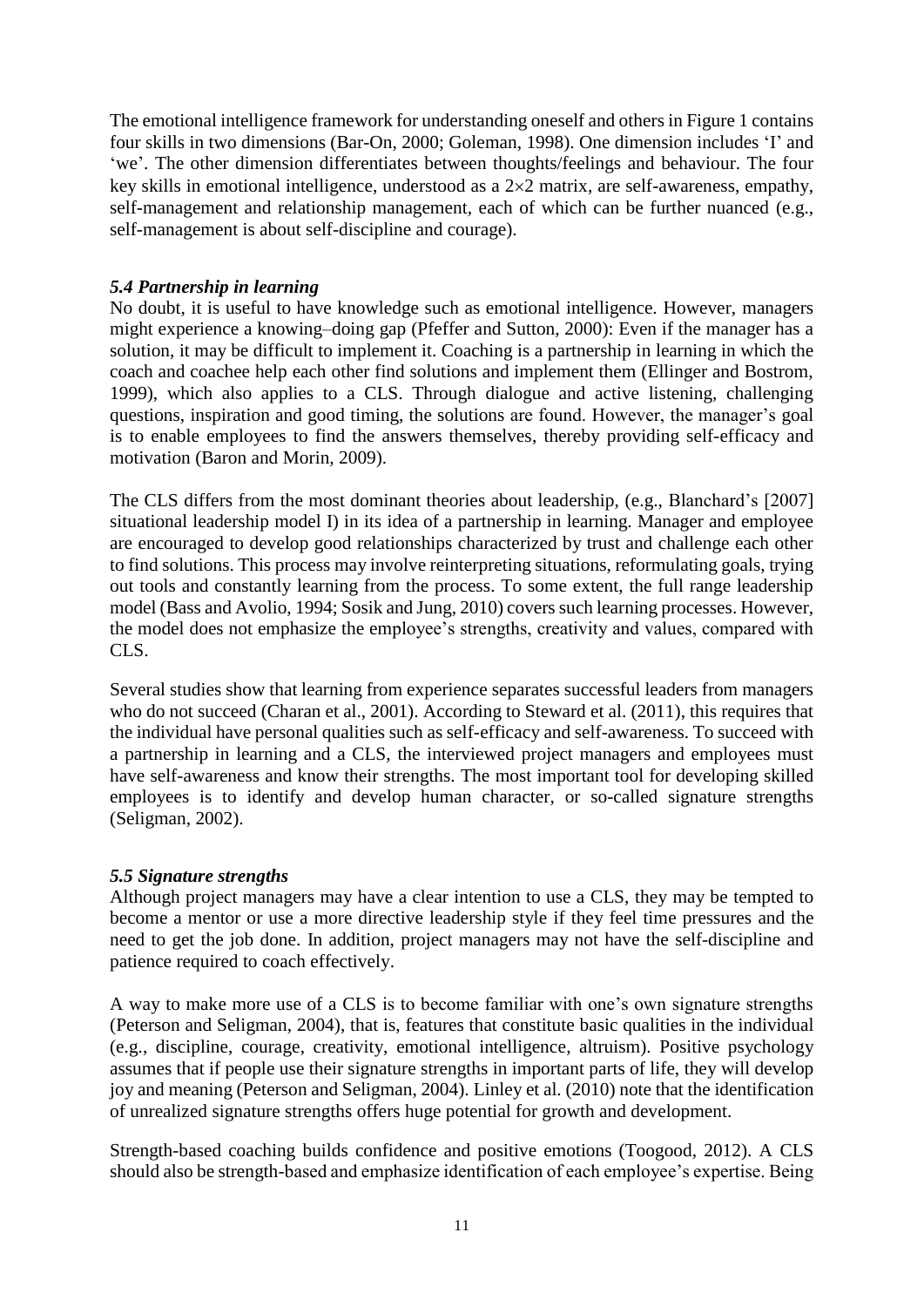more familiar with oneself and one's own signature strengths is part of an individual's selfmanagement.

# *5.6 Self-management*

The project managers emphasized empowerment through the practice of a CLS. The goal is for employees to feel they have the knowledge to influence their work (Spreitzer, 1995), which corresponds with the idea of a CLS that assumes employees should be guided to lead themselves (Sims and Manz, 1996). This is a broader view on self-management compared with how selfmanagement was used in section 5.3 and involves four inner tasks: develop positive thoughts, positive feelings, positive behaviour and positive results. It can provide profound meaning, as well as motivation and energy, to the project manager's job.



**Figure 2: Four inner tasks in CLS**

Positive thoughts can involve goals to be achieved, projects to be implemented, own strengths and success stories. Positive emotions pertain to commitment, passion, joy, optimism and selfefficacy. Positive behaviour encompasses delegating tasks, resolving conflicts, giving praise, listening actively and asking powerful questions. The more effective employees are in selfmanagement, the greater the likelihood that they will reach their goals and experience meaning. Successfully developing employees who can lead themselves requires leaders who have mastered their own self-management, or 'super management' (Sims and Manz, 1996). Selfmanagement is closely linked to self-coaching (Luciani, 2004).

# *5.7 A 'give' culture*

The top management at the studied firm wants to develop a common corporate culture. However, it is unclear how this culture should be described, beyond that it should help achieve business objectives.

In a give culture, members help one another, share knowledge and use colleague coaching without expecting anything in return Grant (2013). There is a clear correlation between a give culture and productivity, efficiency, profits and employee satisfaction (Berg and Karlsen, 2012). Although employees also help one another in a take culture, that occurs only when the personal benefit exceeds any disadvantages of giving. Our findings indicate that CLS can amplify a give culture.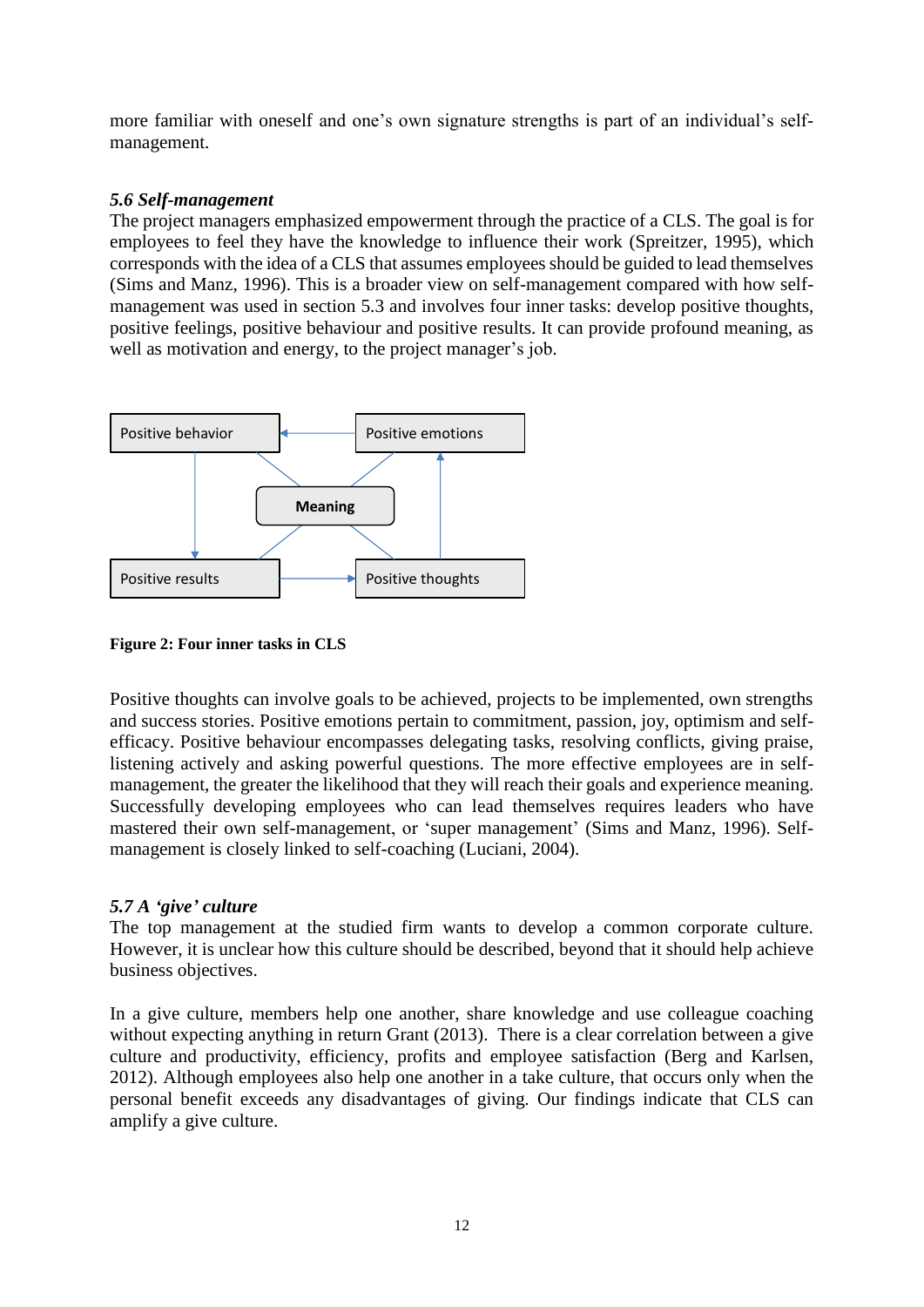#### *5.8 A CLS model*

Coaching is a partnership in learning to help people succeed (Ellinger and Bostrom, 1999; Whitmore, 2010). In the FSG, they practice coaching using the GROW model, which focuses on defining goals, understanding the individual's situation, and making decisions (Skiffington and Zeus, 2003). Similarly, CLS can build these divisions in different learning stages (not listed in order of priority): (1) What is the goal? (2) What is the situation today? (3) What are the barriers? and (4) How can I realize the goals?



**Figure 3: Four external tasks in CLS**

We describe these questions as four external tasks in CLS. Faced with these challenges, it may be useful to gain an understanding of how employees interpret their situation; in other situations, it may be useful to clarify the wishes; in still other situations, it may be informative to start by clarifying the gap between the current and the desired situation.

#### *What is the goal?*

Coaching involves helping the individual achieve both work performance goals and personal development goals, thereby increasing the efficiency of projects and organizations (Kilburg, 2000). To measure progress toward goals, Kaplan and Norton's (1996) measurement criteria, such as employee satisfaction, customer satisfaction and internal efficiency (e.g., cost effectiveness, learning efficiency) are useful. Employees accomplish more when they have specific goals to work toward (Locke, 1996). Locke (1996) also identifies several correlations showing the significance of goals: Clear and demanding goals lead to better implementation. The more demanding the target, the greater joy one feels. Goals are most effective when employees receive feedback about progress. Employees who are convinced that the goal is important and achievable attain the highest commitment to the goal. Hersey and Blanchard (1996) argue that the goals should be specific, motivational, ambitious, relevant and realistic and timed and simple (SMART). In this context, CLS emphasizes the importance of clarifying goals and level of ambitions and facilitates clear goals (Grant et. al., 2009).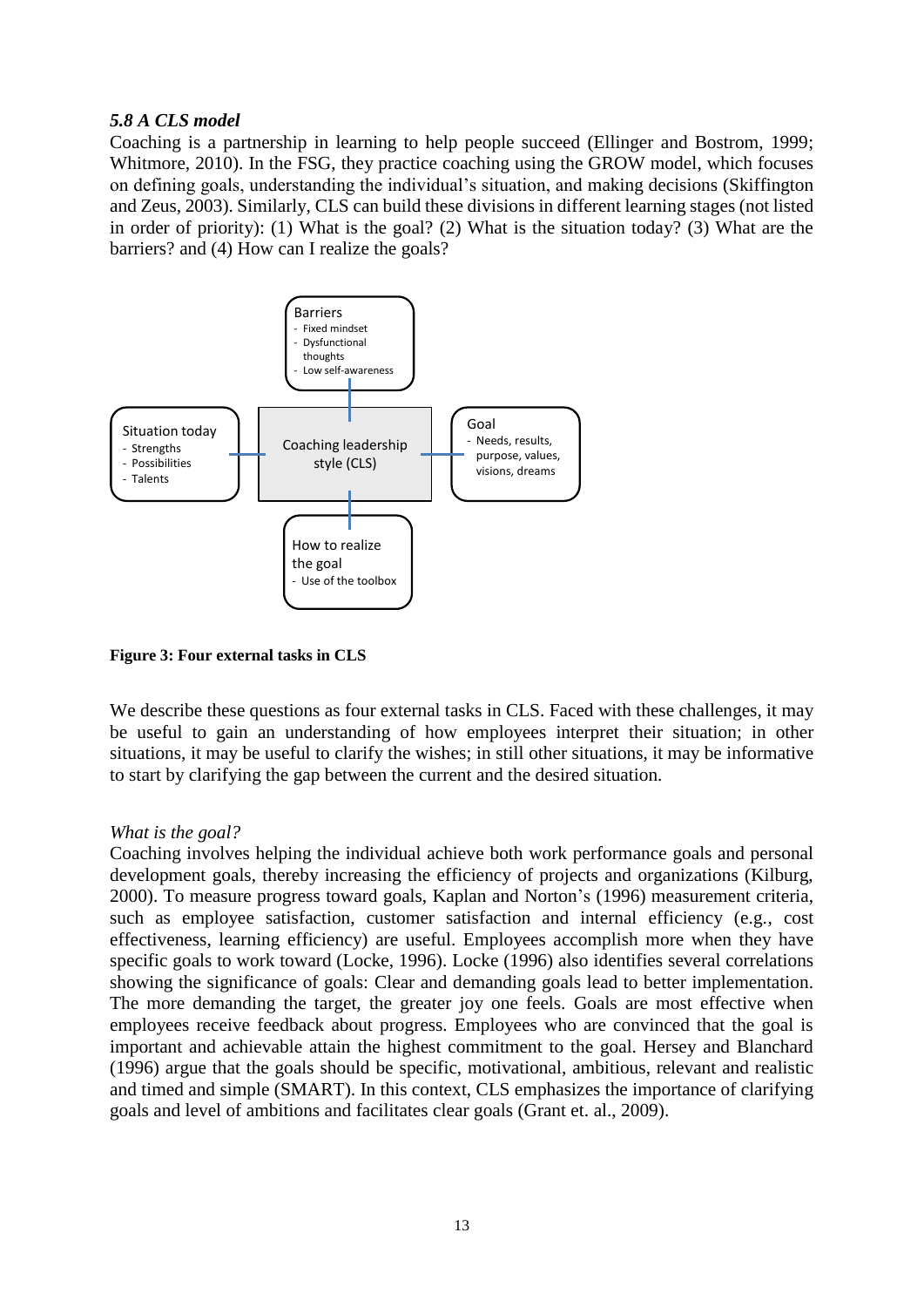#### *What is the situation today?*

When working with change issues, it is important to distinguish a deficit approach and an abundance approach (Cameron and Lavine, 2006). The deficit approach focuses on weaknesses, faults and shortcomings in individuals, teams and organizations. The purpose is to identify problems, analyze them, find alternatives, choose a solution and implement this option. However, the focus on errors and omissions may provide negative emotions. This strategy can put employees in a defensive position.

The abundance approach begins with identifying the peak experiences, when an individual, a team or the organization has performed optimally, and understand what makes it possible to achieve such results. This strategy also emphasizes finding ways that these good results can be continued and repeated in the future, as well as how to implement strategies to create a desired future marked by good results. The focus is on success and the development of positive emotions. There is a correlation between positive emotions and creativity, achievement and well-being. Mastery, self-esteem, optimism and gratitude increase (Linley et al., 2010). One must understand the current situation to identify what works well. To this end, CLS emphasizes the identification of strengths and understanding where individuals, teams and organizations are in their development. Use of strength-based coaching can lead to better goal achievement, improved self-confidence and positive emotions (Toogood, 2012).

#### *What are the barriers?*

Organizations face internal barriers. An example of internal barriers is a fixed mind-set rather than a learning-oriented mind-set (Dweck, 2006). Employees with a fixed mind-set may not be able to distinguish System 1 thinking and System 2 thinking in situations in which one or the other is preferable (Kahneman, 2012). A fixed mind-set can also lead to dysfunctional thought patterns (Burns, 1980). Thoughts may influence feelings (Ellis, 1994; Ellis and Dryden, 1987): Dysfunctional thoughts can lead to negative emotions, whereas positive thoughts contribute to good feelings such as optimism, hope, joy and self-efficacy. There is a correlation of positive emotions with creativity, collaboration and efficiency (Fredrickson, 2001). A CLS emphasizes understanding these opposing forces, to be able to master them. Coaching can contribute to more self-awareness and greater understanding of the challenges that managers and employees face (Grant et al., 2009; Newsom and Dent, 2011).

#### *How can I realize goals?*

What distinguishes CLS from other leadership theories is that CLS considers each individual unique. It is often difficult to find clear answers about what should be done in specific situations. However, leadership is a partnership in learning. The learning process consists of two parts, an internal process (Process 1) and an external process (Process 2). Process 1 involves good selfmanagement or self-coaching—for example, people trying to develop positive, realistic thoughts, feelings and behaviours, which can provide positive results. Process 2 involves clarifying the current situation, defining goals, recognizing barriers and using the toolbox to achieve the goals. Process 1 focuses primarily on the individual, whereas Process 2 focuses on the individual's interaction with the context.

This model has several common features with the GROW model observed in FSG. Both methods emphasize to set up clear goals, understand the current reality and implement actions to achieve goals. However, very often change processes fail due to obstacles and barriers that the managers are not aware of. In the presented model, emphasis is therefore placed on identifying any barriers to change followed by actions to overcome these barriers. Often the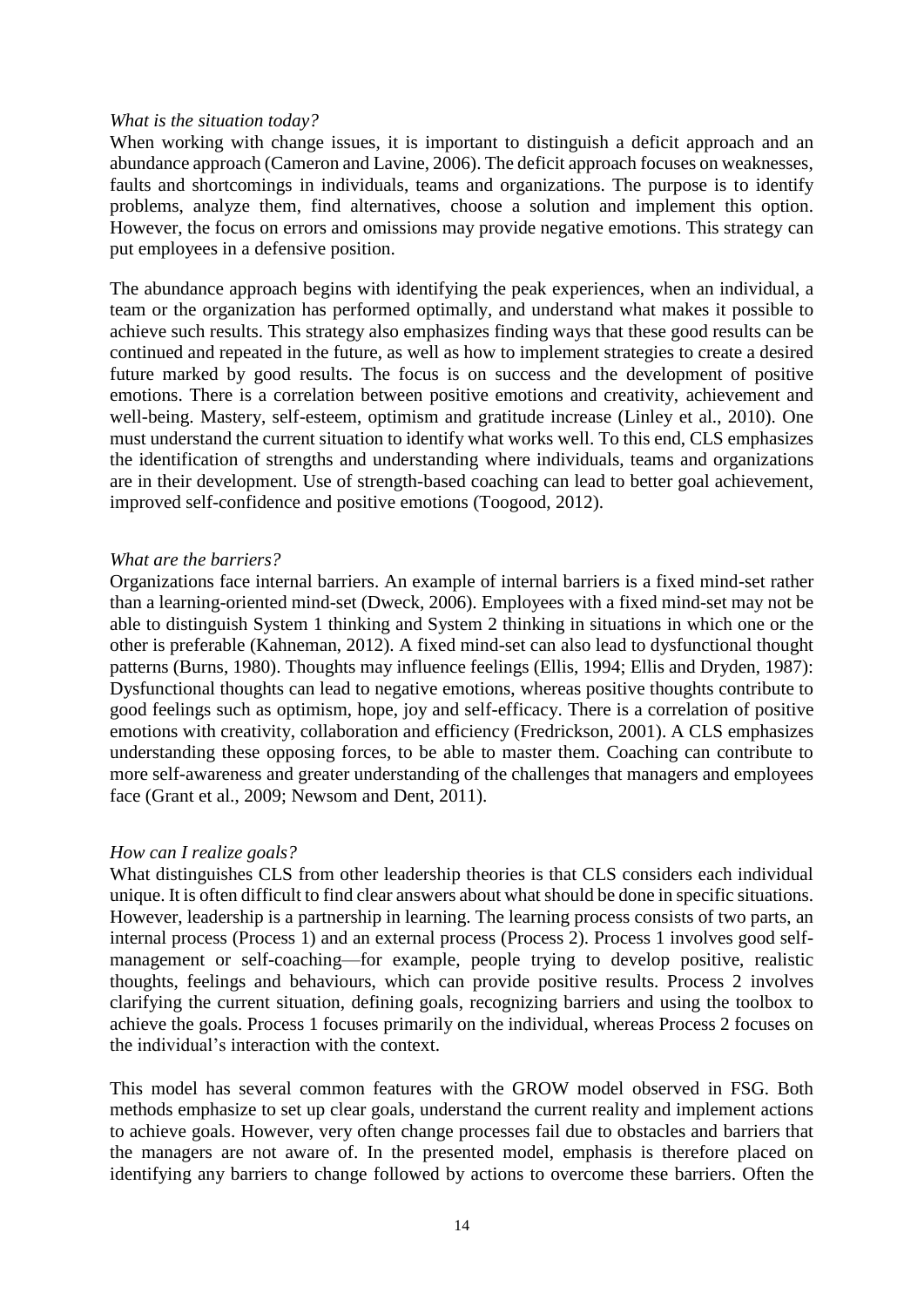barriers are the employees themselves. Therefore, it is important to understand the thoughts, feelings and behaviors and then try to influence this (see Figure 4).



**Figure 4: Two learning processes in CLS**

A CLS can contribute to development of both Process 1 and Process 2. This leadership style is most effective when the manager wants to help team members build personal strengths that will make the employee more successful in the long run (Benincasa, 2012). Styhre (2008) believes that coaching can help solve everyday problems. Our interviews lend support to this finding.

In contrast, a CLS is least effective when the members of a team are not open to feedback or are not willing to learn (Benincasa, 2012). We do not suggest, however, that this situation is hopeless; through a CLS, even employees initially not open to feedback can change their thoughts and behaviours. Several studies highlight that coaching can help develop selfawareness, self-efficacy, trust and a good relationship between coach and coachee, and positive changes can result (Grant et al., 2009; Toogood, 2012).

Several of the project managers in the FSG have the advantage of leadership agility (i.e., an interaction between two competencies; Joiner and Joseph, 2007). For example, adopting an external locus of control, project managers can identify external challenges and be aware of the skills required to meet these challenges effectively. They can switch to an internal locus of control to focus on the mental and emotional competencies required for effective management. There is a strong correlation between leaders becoming more agile and their effectiveness (Joiner and Joseph, 2007). In this study, we emphasize the consideration of the 'competencies' as learning processes and the use of a large toolbox, which include signature strengths, selfmanagement and a give culture.

# **6. Conclusion and future research**

This paper contributes to the theory and practice of coaching by describing how project managers practice a coaching leadership style (CLS) and how this leadership style can be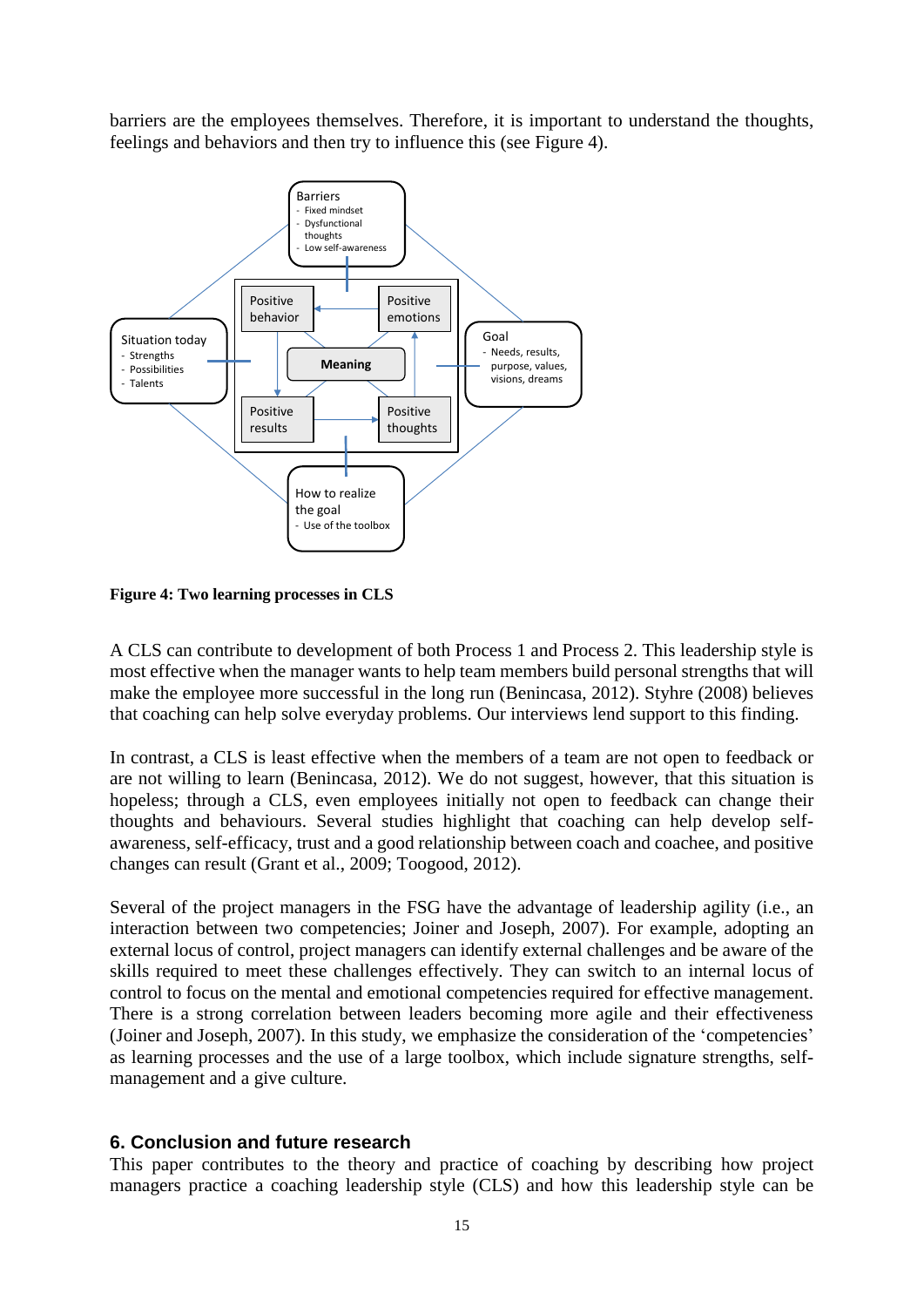further developed by learning and implementation of CLS tools and techniques. In this research we have interviewed key project managers in FSG who highlight three key challenges they face: (a) Employees are very different and therefore difficult to lead; (b) Cultural differences, i.e. some share knowledge and other do not; and (c) Time pressure in projects. Project managers in FSG makes partial use of a coaching leadership style. However, to be better able to tackle the challenges they face, there is a desire to learn how a coaching leadership style could be further developed and focus on two learning processes. The first process (Process 1) implies that project managers train their employees to lead themselves. The effect is a form of recognition where each employee gets a greater understanding of his thoughts, feelings and behavior, and possible results. The second process (Process 2) means that employees work together, including a leader, to build a common culture. This may include the development of a give – culture. Phases in such a process is to understand the strengths of an organization, clarify goals, identify barriers and make use of the toolbox to achieve the goals.

At the end, we will present some suggestions for future research. Since researchers differ on what a CLS is (Blanchard, 2007; Hicks, 2014), future research should continue to focus on the conceptualization and development of mental models of CLS. Scholars could also work further with case descriptions and representative studies to gain more understanding of the positive and negative impacts of using a CLS.

# **References**

Avolio, B.J. and Bass, B.M. (2004), *Multifactor leadership questionnaire. Manual and sampler set*, Mind Garden, Redwood City.

Bandura, A. (1997), *Self-efficacy: The exercise of control*, Freeman, New York.

Bar-On, R. (2000), "Emotional and social intelligence: insights from the Emotional Quotient Inventory", in Bar‐On, R. and Parker, J.D.A. (Eds), *The handbook of emotional intelligence*, Jossey‐Bass, San Francisco, pp. 363-388.

Baron, L. and Morin, L. (2009), "The coach-coachee relationship in executive coaching: a field study", *Human Resource Development Quarterly*, Vol. 20 No. 1, pp. 85-106.

Bass, B.M. and Avolio, B.J. (1994), *Improving Organizational Effectiveness Through Transformational Leadership*, Sage, Thousand Oaks.

Benincasa, R. (2012), "6 leadership styles, and when you should use them", retrieved March 2015 from: [http://www.fastcompany.com/1838481/6-leadership-styles-and-when-you-should](http://www.fastcompany.com/1838481/6-leadership-styles-and-when-you-should-use-them)[use-them](http://www.fastcompany.com/1838481/6-leadership-styles-and-when-you-should-use-them)

Berg, M.E. and Karlsen, J.T. (2007), "Mental Models in Project Management Coaching", *Engineering Management Journal*, Vol. 19 No. 3, pp. 31-41.

Berg, M.E. and Karlsen, J.T. (2012), *"*An evaluation of management training and coaching", *Journal of Workplace Learning*, Vol. 24 No. 3, pp. 177-199.

Berg, M.E. and Karlsen, J.T. (2014), "How project managers can encourage and develop positive emotions in project teams", *International Journal of Managing Projects in Business*, Vol. 7 No 3, pp. 449-472.

Blanchard, K. H. (2007), *Leading at a higher level*, Prentice-Hall, Upper Saddle River, NJ.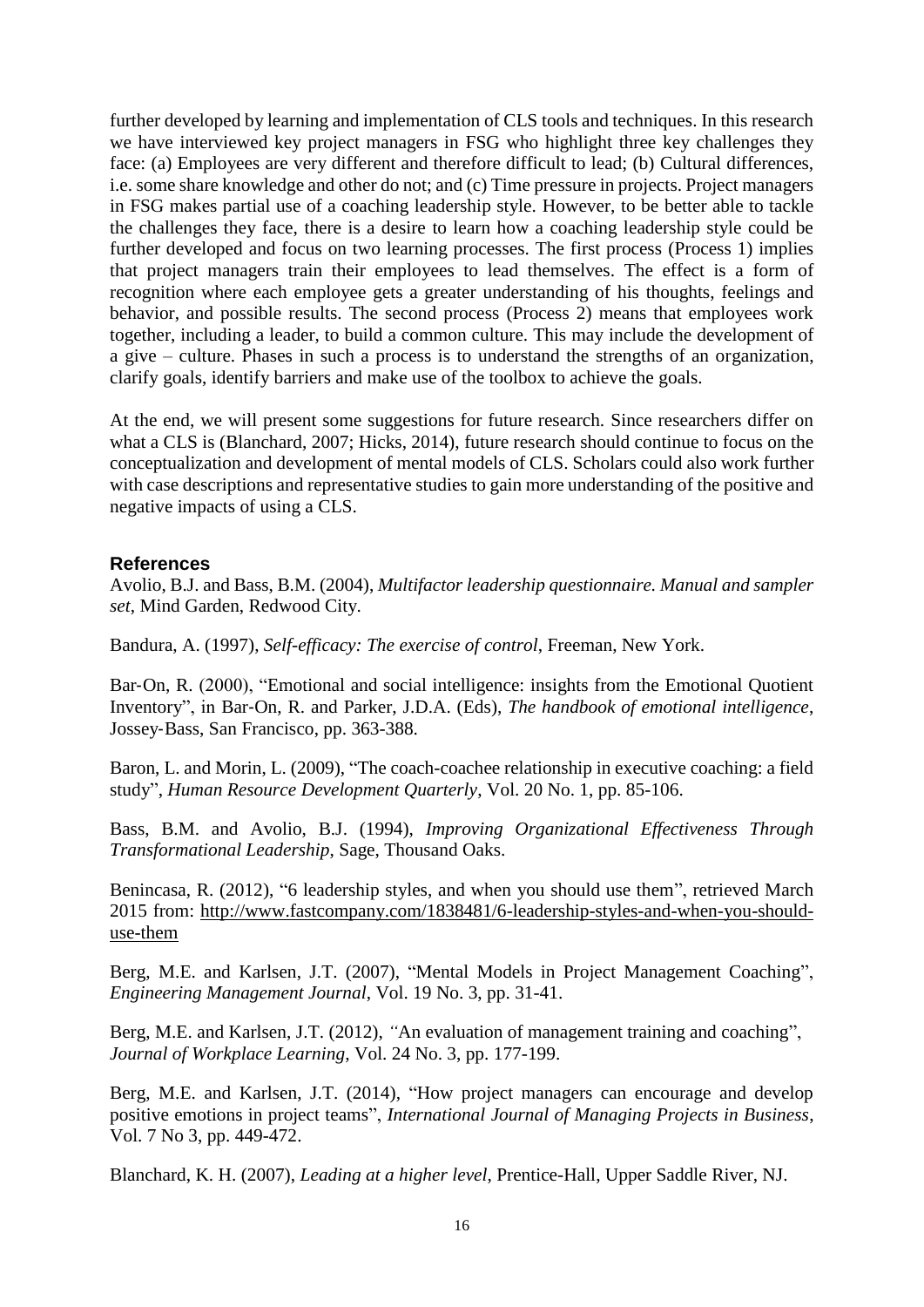Broström A, Nilsen, P., Johansson, P., Ulander, M., Stromber, A. and Svanborg, E. (2010), "Putative facilitators and barriers for adherence to CPAP treatment in patients with obstructive sleep apnea syndrome: a qualitative content analysis", *Sleep Medicine*, Vol. 11, pp. 126-130.

Burns, D.D. (1980), "The perfectionist's script for self-defeat", *Psychology Today*, pp. 34-52.

Burns, J.M. (1978), *Leadership*, Harper & Row, New York.

Cameron, K. S. and Lavine, M. (2006), *Making the impossible possible: Leading extraordinary performance - The Rocky Flats story*, Berrett-Koehler, San Francisco.

Charan, R., Drotter, S. and Noel, J. (2001), *The Leadership Pipeline*, Jossey-Bass, San Francisco.

Clarke, N. (2010), "Emotional intelligence and its relationship to transformational leadership and key project manager competences", *Project Management Journal*, Vol. 41 No. 2, pp. 5- 20.

Conger, J.A. and Kanungo, R.N. (1987), "Towards a behavioral theory of charismatic leadership in organizational setting", *Academy of Management Review*, Vol. 12, pp. 637-647.

Cox, E., Bachkirova, T. and Clutterbuck, D. (2010), *The complete handbook of coaching*, Sage, London.

Csikszentmihalyi, M. (2003), *Good Business: Leadership, Flow, and the Making of Meaning*, Viking, New York.

Cunliffe, A.L. and Eriksen, M. (2011), "Relational leadership", *Human Relations*, Vol. 64 No. 11, pp. 1425-1449.

Dainty, A.R.J., Cheng, M. and Moore, D.R. (2004), "A competency-based performance model for construction project managers", *Construction Management and Economics*, Vol. 22, pp. 877-886.

Deci, E.L. and Ryan, M.R. (2008), "Self-determination theory: A macrotheory of human motivation, development, and health", *Canadian Psychology*, Vol. 49, pp. 182-185.

DeRue, D.S., Nahrgang, J.D., Wellman, N. and Humphrey, S.E. (2011), "Trait and behavioral theories of leadership: An integration and meta-analytic test of their relative validity", *Personnel Psychology*, Vol. 64 No. 1, pp. 7-52.

Downey, M. (2003), *Effective coaching. Lessons from the coach's coach*, Texere, New York.

Dweck, C.S. (2006), *Mindset: The new psychology of success*, Random House, New York.

Ellinger, A.D. and Bostrom, R.P. (2002), "Managerial coaching behaviors in learning organizations", *Journal of Management Development*, Vol.18 No. 9, pp. 752-771.

Ellinger, A.D. and Bostrom, R.P. (2002), "An examination of managers' beliefs about their roles as facilitators of learning", *Management Learning*, Vol. 33 No. 2, pp. 147-179.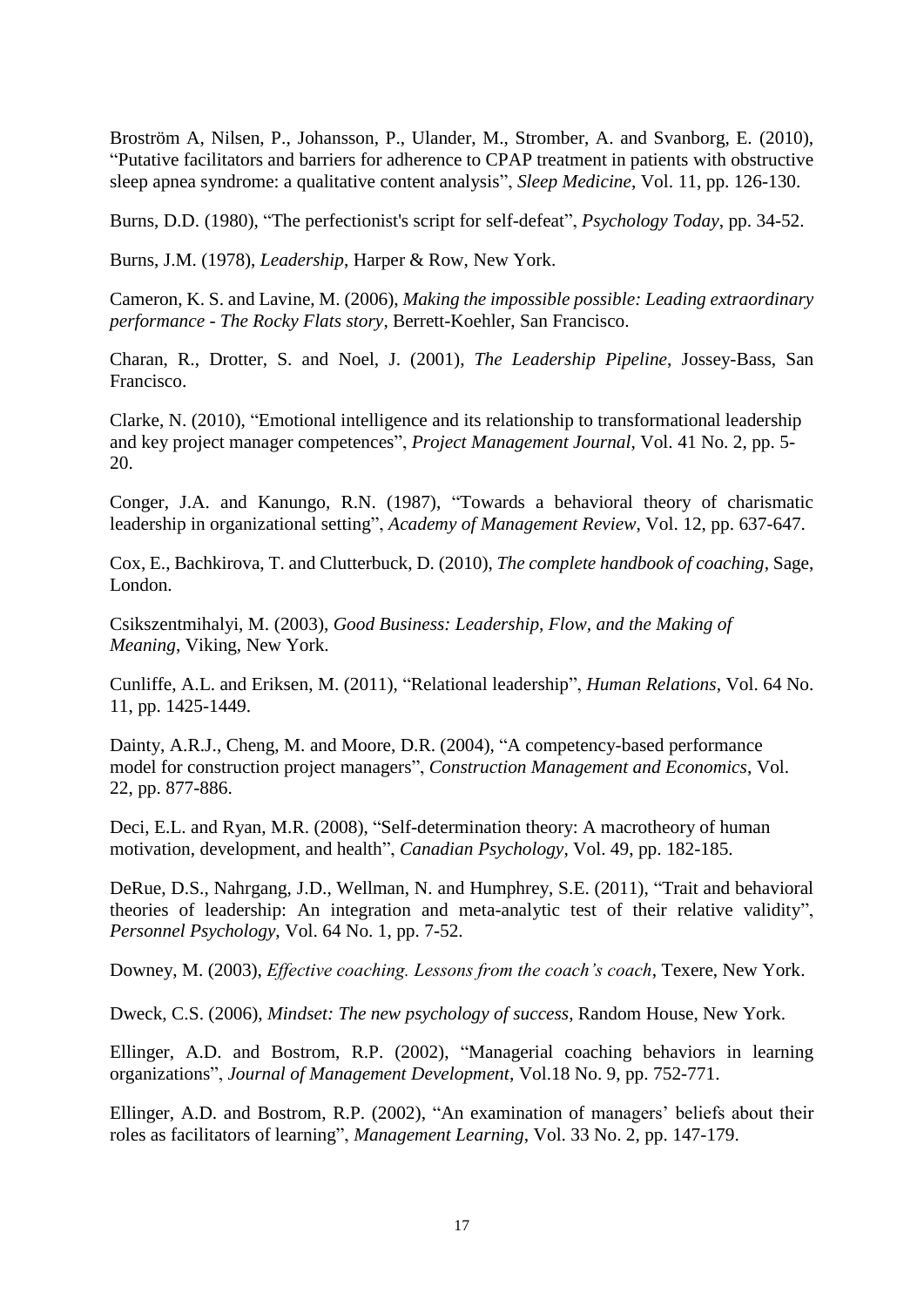Ellinger A.D., Ellinger A.E. and Keller S.B. (2003), "Supervisory coaching behavior, employee satisfaction, and warehouse employee performance: A dyadic perspective in the distribution industry", *Human Resource Development Quarterly*, Vol. 14 No. 4, pp. 435-458.

Ellis, A. and Dryden, W. (1987), *The practice of rational-emotive therapy*, Springer, New York.

Ellis, A. (1994), *Reason and emotion in psychotherapy*, Carol Publishing, New York.

Ely, K., Boyce, L.A., Nelson, J.K., Zaccaro, S. J., Hernez-Broome, G. and Whyman, W. (2010), "Evaluating leadership coaching: A review and integrated framework", *Leadership Quarterly*, Vol. 21 No. 4, pp. 585-599.

Fiedler, F.E. (1978), "The contingency model and the dynamics of the leadership process", in Berkowitz, L. (Ed), *Advances in Experimental Social Psychology*, Academic Press, New York, pp. 59-96.

Finn, F.A., Mason, C.M. and Bradley, L.M. (2007), Doing well with executive coaching: psychological and behavioral impacts. Paper presented at the annual conference of the Academy of Management, Philadelphia, PA.

Fisher, E. (2011), "What practitioners consider to be the skills and behaviours of an effective people project manager", *International Journal of Project Management*, Vol. 29, pp. 994- 1002.

Flyvbjerg, B. (2006), "Five misunderstandings about case-study research", *Qualitative Inquiry*, Vol. 12 No. 2, pp. 219-245.

Fredrickson, B.L. (2001), "The role of positive emotions in positive psychology: the broaden and build theory of positive emotions", American Psychologist, Vol. 56 No. 3, pp. 218-256.

Gevers, J.M.P., van Eerde, W. and Rutte, C.G. (2001),"Time pressure, potency, and progress in project groups", *European Journal of Work and Organizational Psychology*, Vol. 10 No. 2, pp. 205-221.

Goleman, D. (1998), *Working with Emotional Intelligence*, Bantam, New York.

Goleman, D. (2004), *Destructive emotions*, Bloomsbury Publishers, London.

Goleman, D. (2004), "What makes a leader?", *Harvard Business Review*, Vol. 82 No 1, pp. 82- 91.

Graen, G. B. and Uhl-Bien, M. (1995), "Relationship-based approach to leadership: Development of leader–member exchange (LMX) theory of leadership over 25 years: Applying a multi-level multidomain perspective", *Leadership Quarterly*, Vol. 6, pp. 219-247.

Grant, A. (2013), "Giver take all: The hidden dimension of corporate culture", *McKinsey Quarterly*, Vol. 2, pp. 52-65.

Grant, A. (2013), "The company of givers and takers", *Harvard Business Review*, April, pp. 90-97.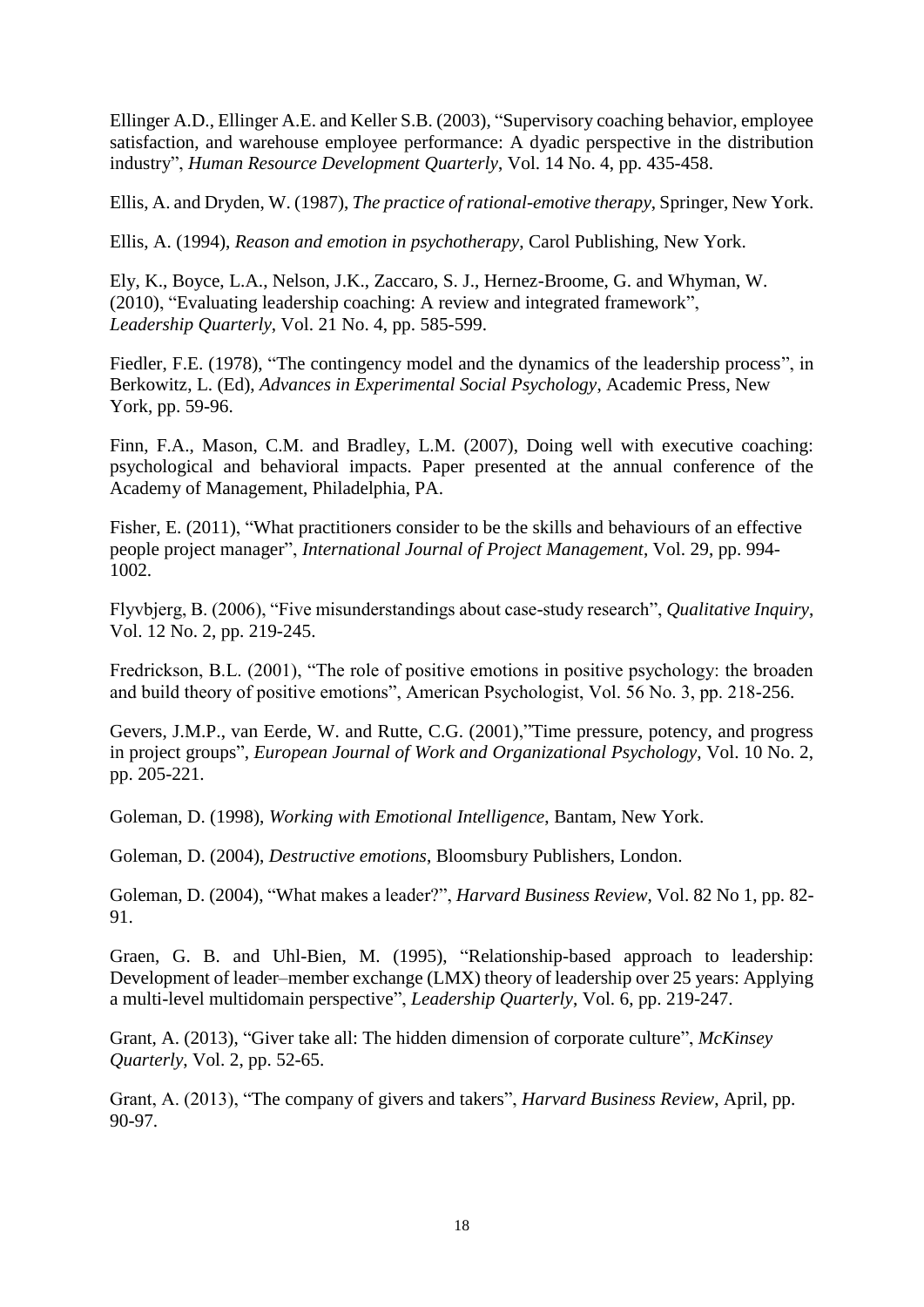Grant, A. M., Curtayne, L. and Burton, G. (2009), "Executive coaching enhances goal attainment, resilience and workplace well-being: A randomised controlled study", *Journal of Positive Psychology*, Vol. 4, pp. 396-407.

Haidt, J. (2006), *The happiness hypothesis. Putting ancient wisdom to the test of modern science*, Arrow Books, London.

Hall, D., Otazo, K. and Hollenbeck, G. (1999), "Behind closed doors: what really happens in executive coaching", *Organizational Dynamics*, Vol. 27 No. 3, pp. 39-58.

Henson, R. (2013), "How coaching as a leadership style boosts morale", retrieved October 2014 from: [http://blog.manageelitetraining.com/coaching-](http://blog.manageelitetraining.com/coaching-%20boosts-morale/) boosts-morale[/](http://blog.manageelitetraining.com/coaching-%20boosts-morale/)

Hersey, P. and Blanchard, K.B. (l996), *Management of organization behavior: utilizing human resources*, Prentice-Hall, Englewood Cliffs, NJ.

Hicks, R.F. (2014), *Coaching as a leadership style*, Routledge, New York.

Hunt, J.M. and Weintraub, J.R. (2002), "How coaching can enhance your brand as a manager", *Journal of Organizational Excellence*, Vol. 21 No. 2, pp. 39-44.

Hurt, M. and Thomas, J.L. (2009), "Building value through sustainable project management offices", *Project Management Journal*, Vol. 40 No. 1, pp. 55-72.

Jacques, P.H., Garger, J. and Thomas, M. (2008), "Assessing leader behaviors in project managers", *Management Research News*, Vol. 31 No. 1, pp. 4-11.

Johnson, K.J. and Fredrickson, B.L. (2005), "We all look the same to me. Positive emotions eliminate the own-race bias in face recognition", *Psychological Science*, Vol. 16 No. 11, pp. 875-881.

Joiner, S.A. and Josephs, S.A. (2007), *Leadership Agility: five levels of mastery for anticipating and initiating change*, Jossey-Bass, San Francisco.

Kabat-Zinn, J. (2005), *Coming to our senses: Healing ourselves and the world through mindfulness*, Hyperion, New York.

Kahneman, D. (2012), *Thinking, fast and slow*, Penguin Books, London.

Kampa, S. and White, R.P. (2002), "The effectiveness of executive coaching: What we know and what we still need to know", in Lowman, R.L. (Ed), *The California School of Organizational Studies handbook of organizational consulting psychology*, Jossey-Bass, San Francisco, pp. 139-158.

Kaplan, R.S. and Norton, D.P. (1996), "Using the Balanced Scorecard as a Strategic Management System", *Harvard Business Review*, Vol. 74 No 1, pp.75-85.

Kilburg, R.R. (2000), *Executive coaching: Developing managerial wisdom in a world of chaos*, American Psychological Association, Washington DC.

Linley, P.A., Harrington, S. and Garcea, N. (2010), "Building positive organizations", in Linley, P.A., Harrington, S. and Garcea, N. (Eds), *Oxford Handbook of Positive Psychology and Work*, Oxford University Press, New York, pp. 323-333.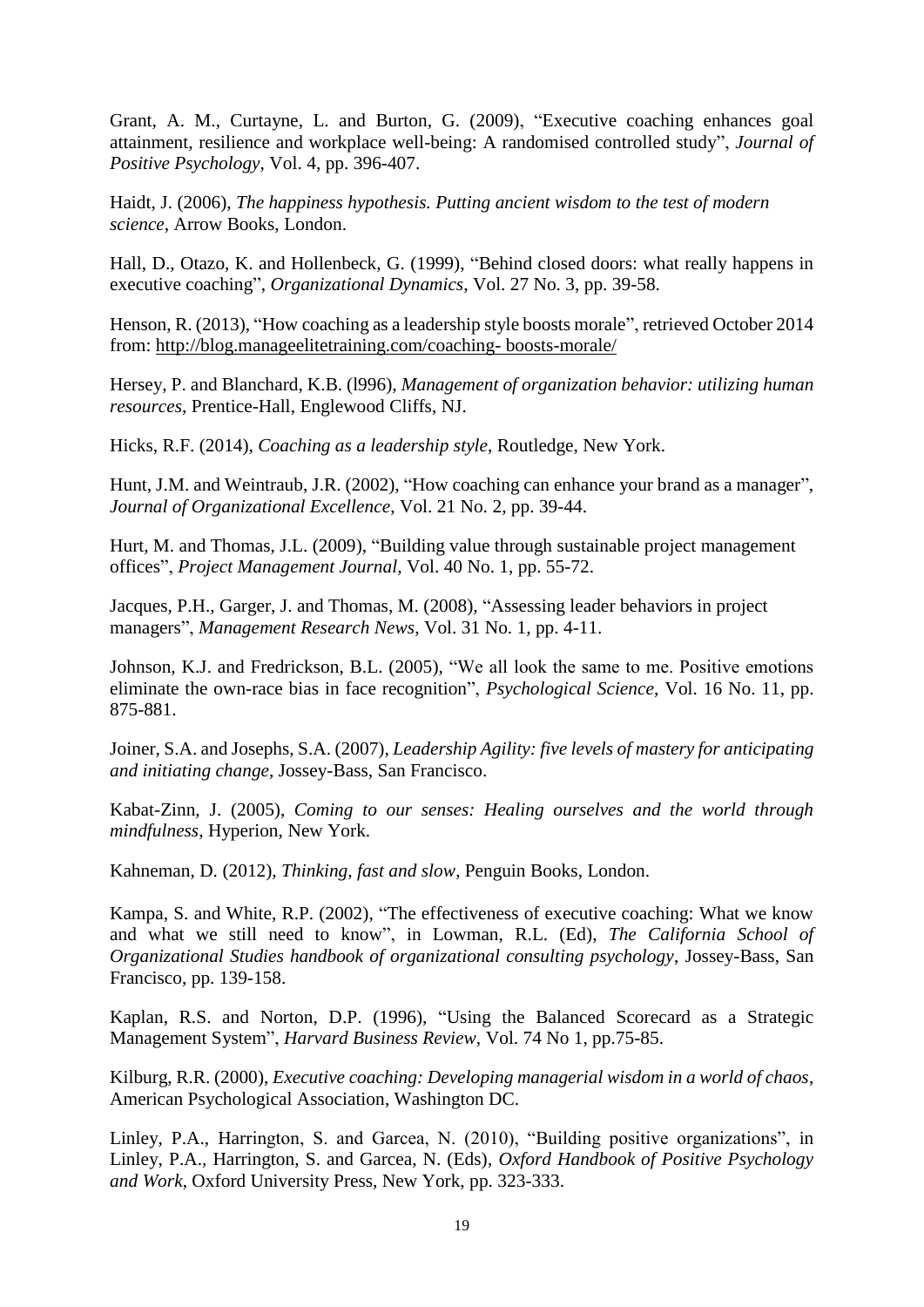Linley, A. Willars, J. and Biswas-Diener, R. (2010), *The strengths book*, CAPP Press, Coventry.

Locke, E. (1996), "Motivation through conscious goal setting", *Applied and Preventive Psychology*, Vol. 5 No. 2, pp. 117-124.

Luciani, J.J. (2004), *The power of self-coaching. The five essential steps to create the life you want*, John Wiley & Sons, Hoboken, NJ.

Lyubomisky, S., King, L. and Diener, E. (2005), "The benefits of frequent positive affect: Does happiness lead to success*?*", *Psychological Bulletin*, Vol. 131, pp. 803-855.

MacKie, D. (2007), "Evaluating the effectiveness of executive coaching: Where are we now and where do we need to be?", *Australian Psychologist*, Vol. 42, pp. 310-318.

Manz, C.C. and Sims, H.P. (2001), *The new superleadership: Leading others to lead themselves*, Berrett Koehler, San Francisco.

Malone, J.W. (2001), "Shining a new light on organizational change: improving self-efficacy through coaching", *Organizational Development Journal*, Vol. 19, pp. 27-36.

Merriam, S.B. (2009), *Qualitative research: A guide to design and implementation*, Jossey-Bass, San Francisco.

Moen, F. and Skaalvik, E. (2009), "The effect from executive coaching on performance psychology", *International Journal of Evidence based Coaching and Mentoring*, Vol. 7, pp. 31-49.

Mulec K. and Roth, J. (2005), "Action, reflection, and learning-coaching in order to enhance the performance of drug development project management teams", *R&D Management*, Vol. 35, pp. 483-491.

Newsom, G. and Dent, E.B. (2011), "A work behavior analysis of executive coaches", *International Journal of Evidence Based Coaching and Mentoring*, Vol. 9 No. 2, pp. 1-22.

Ng, C.H. and W. D.H.T. (2008), "A study of project management leadership styles across life cycle stages of an IT project in Hong Kong", *International Journal of Managing Projects in Business*, Vol. 1 No. 3, pp. 404-427.

Park, S., Yang, B. and McLean, G.N. (2008), An Examination of Relationships between Managerial Coaching and Employee Development. Paper presented at the Academy of Human Resource Development Conference, Panama City, FL.

Patton, M.Q. (2002), *Qualitative Research and Evaluation Methods*, Sage, Thousand Oaks, CA.

Peterson, C. and Seligman, M. (2004), *Character strengths and virtues. A handbook and classification*, Oxford University Press, New York.

Pfeffer, J. and Sutton, R.I. (2000), *The Knowing-Doing Gap: How Smart Companies Turn Knowledge Into Action*, Harvard Business School Press, Boston.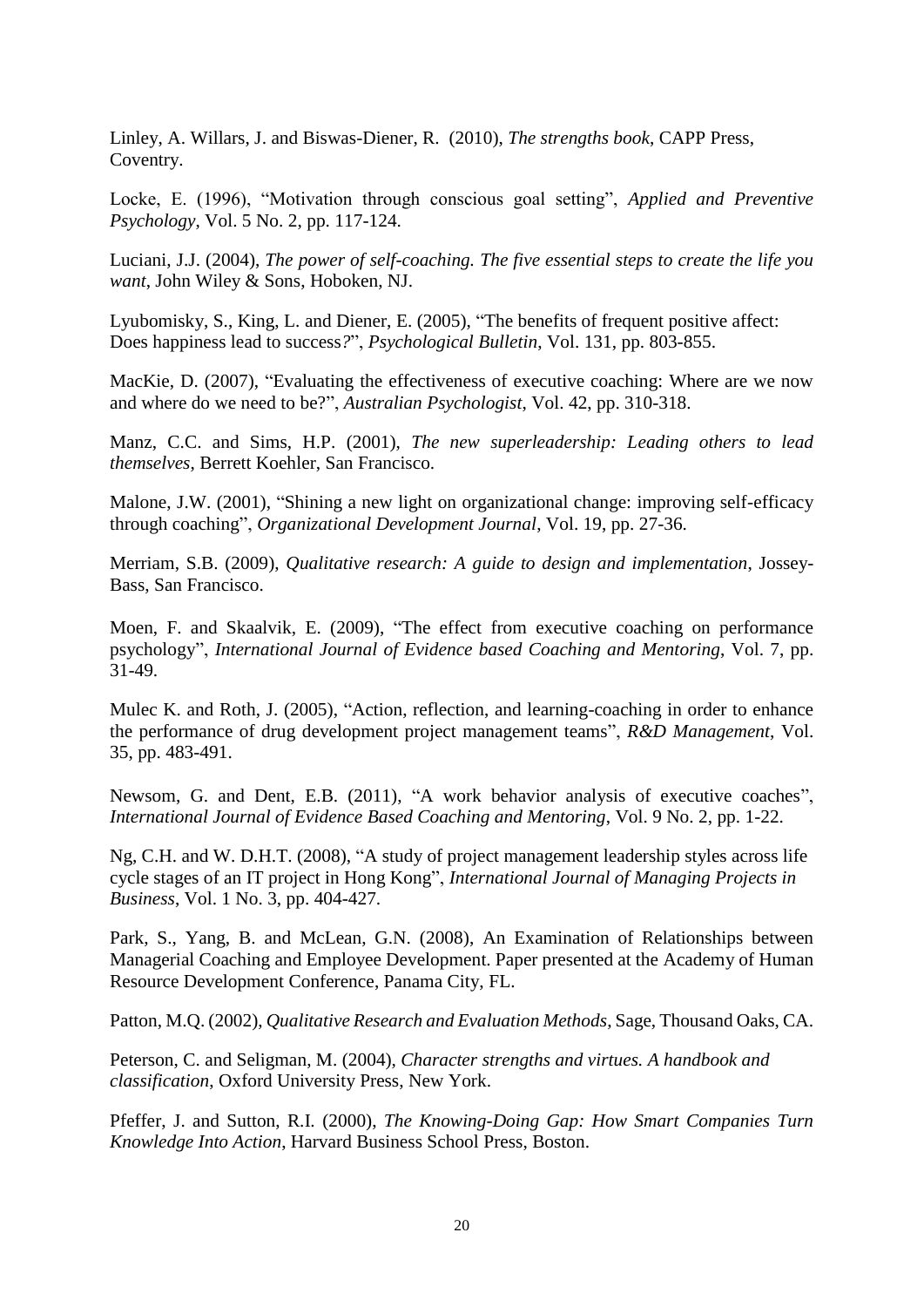Pinto, J.K. and Kharbanda O.P. (1996), "How to fail in project management (without really trying)", *Business Horizon*, Vol. 39 No. 4, pp. 45-53.

Rotter, J.B. (1990), "Internal versus external control of reinforcement", *American Psychologist*, Vol. 45 No. 4, pp. 489-493.

Seidman, I. (2006), *Interviewing as Qualitative Research: A Guide for Researchers in Education and the Social Sciences*, Teachers College Press, New York.

Seligman, M. (2002), *Authentic happiness. Using the new positive psychology to realize your potential for lasting fulfilment*, Free Press, New York.

Seligman, M. (2002), "Positive psychology, positive prevention, and positive therapy", in Snyder, C.R. and Lopez, S.J. (Eds), *Handbook of Positive Psychology*, Oxford University Press, New York, pp. 3-9.

Sims, H.P. Jr. and Manz, C.C. (1996), *Company of Heroes: Unleashing the Power of Self-Leadership*, Wiley, New York.

Skiffington, S. and Zeus, P. (2003), *Behavioral coaching*, McGraw Hill, Sydney.

Sosik, J.J. and Jung, D.I. (2010), *Full range leadership development: Pathways for people, profit and planet*, Routledge, New York.

Spreitzer, G.M. (1995), "Psychological empowerment at the workplace: Dimensions, measurement, and validation", *Academy of Management Journal*, Vol. 38, pp. 1442-1465.

Stajkovic A.D. and Luthans, E. (1998), "Self-efficacy and work-related performance: A metaanalysis", *Psychological Bulletin*, Vol. 124, pp. 240-261.

Stewart, G.L., Courtright, S.H. and Manz, C.C. (2011), "Self-Leadership: A Multilevel Review", *Journal of Management*, Vol. 37 No. 1, pp. 185-222

Strang, K.D. (2005), "Examining effective and ineffective transformational project leadership", *Team Performance Management*, Vol. 11, pp. 68-103.

Styhre, A. (2008), "Coaching as second-order observations: Learning from site managers in the construction industry", *Leadership & Organization Development Journal*, Vol. 29 No. 3, pp. 275-290.

Toogood, K. (2012), "Strengthening coaching: an exploration of the mindset of executive coaches using strengths-based coaching", *International Journal of Evidence Based Coaching and Mentoring*, Vol. 10, pp. 72-87.

Tyssen, A., Wald, A. and Spieth, P. (2014), "The challenge of transactional and transformational leadership in projects", *International Journal of Project Management*, Vol. 32, pp. 365-375.

Whitmore, J. (2010), *Coaching for performance*, Pfeiffer, San Diego.

Yin, R.K. (2009), *Case Study Research: Design and Methods*, Sage, Thousand Oaks, CA.